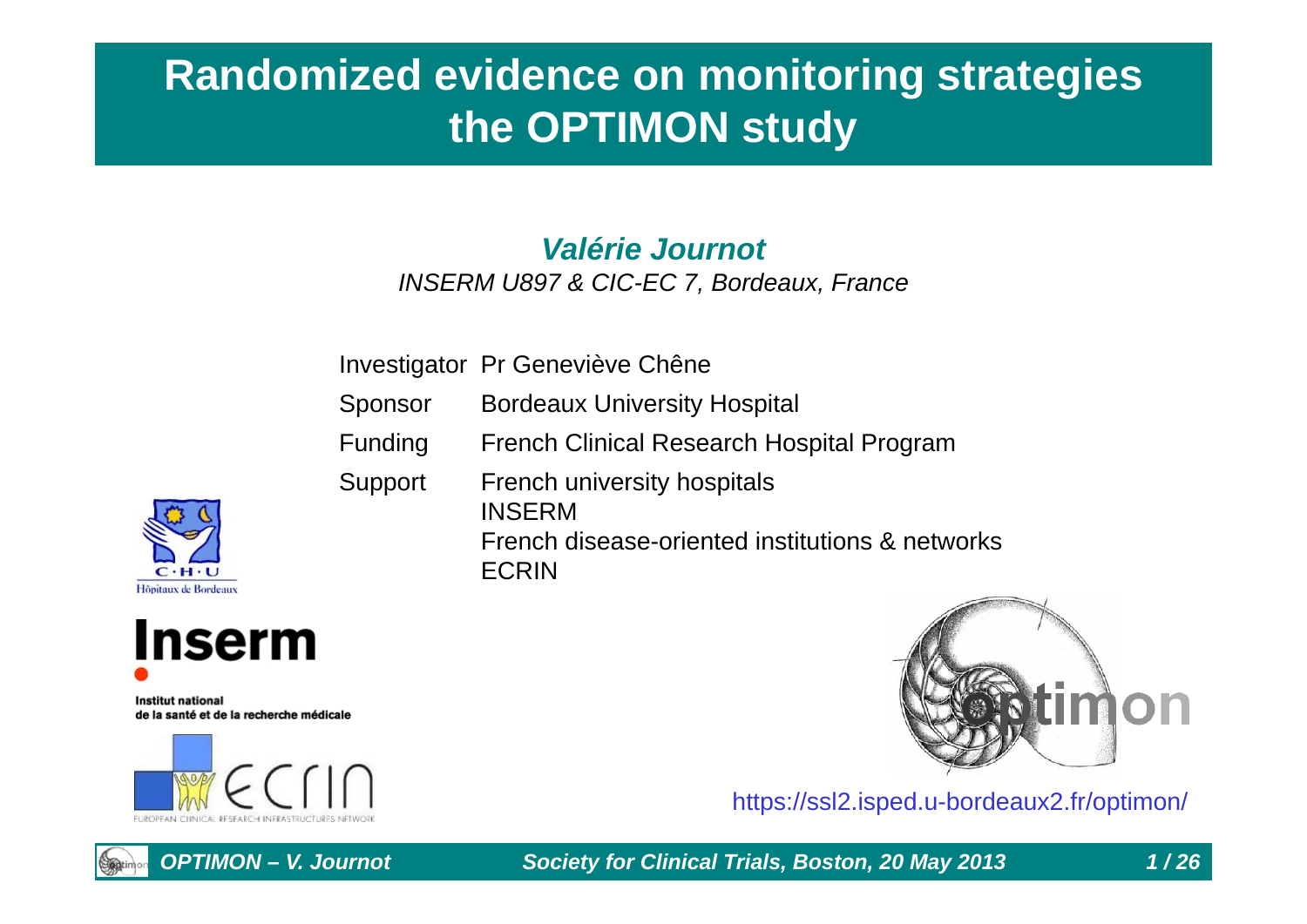### **European regulation**

directive 2001 Clinical Trials $\rightarrow$  GCP for drug approval trials in France: any interventional study

### *GCP § 5.18.3 Extent and Nature of Monitoring*

*…The sponsor should determine the appropriate extent and nature of monitoring… In general there is a need for on-site monitoring, before, during, and after the trial; however in exceptional circumstances the sponsor may determine that central monitoring… can assure appropriate conduct of the trial in accordance with GCP...*

### **GCP widespread interpretation ("gold-standard")**

SDV 100% data, 100% patients, 100% sites, on-site monitoring

## **Protest of (French) academic institutions**

100% onsite monitoring = 40 to 60% costs

efficiency still unproved

how to optimise cost-efficiency ratio?

- cost reduction of on-site monitoring intensity
- efficiency maintain of fulfilment of regulatory *&* scientific requirements

## $\rightarrow$  the Optimon trial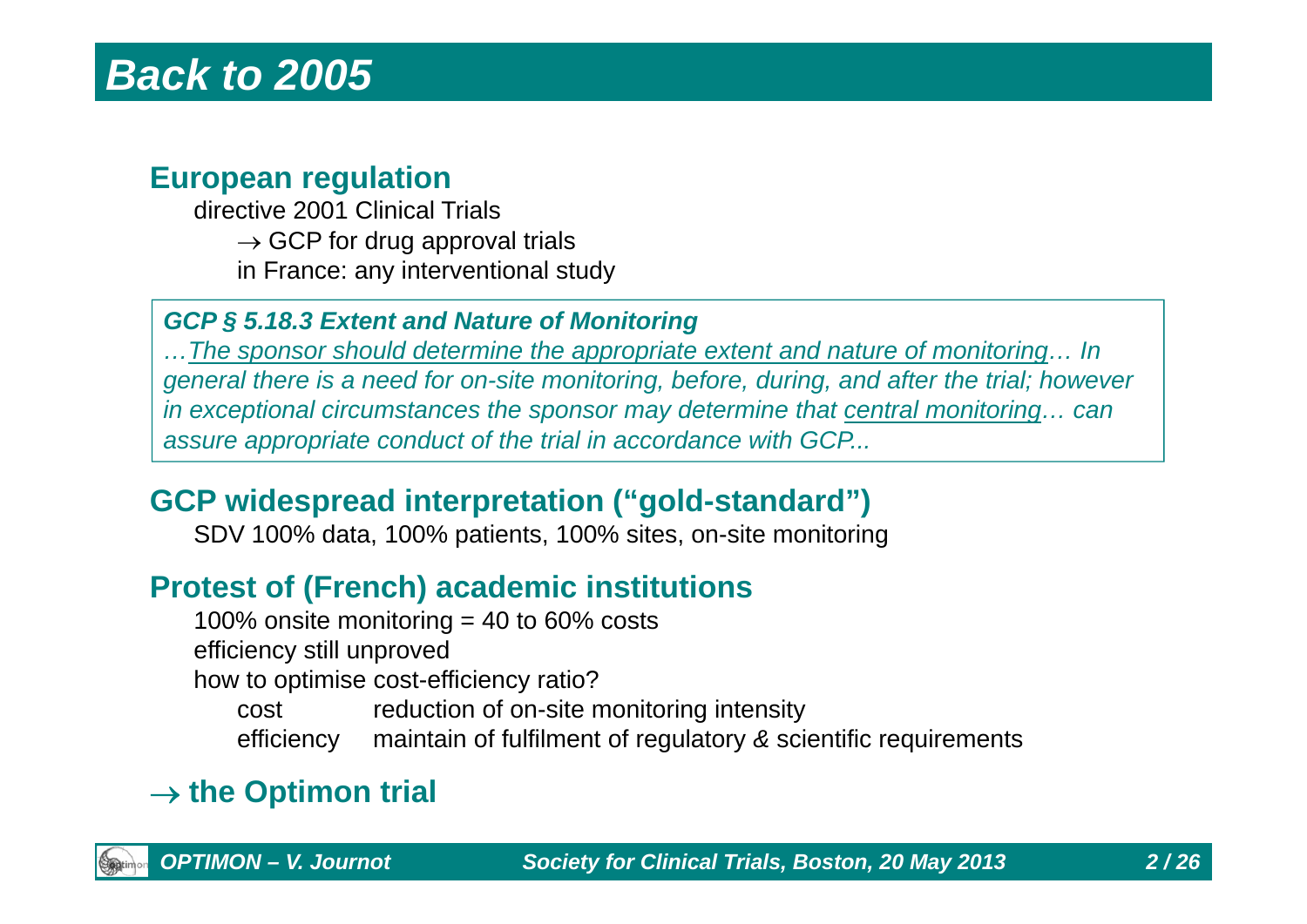# *Optimon issues*



### **objective**

to compare two monitoring strategies 100% onsite vs. risk-adapted

### **hypothesis**

a risk-adapted monitoring strategy can be defined a priori for each study yield results similar to the 100% onsite strategy for the main quality criteria of study improve other aspects, such as costs or delays

## $\rightarrow$  a typical non inferiority situation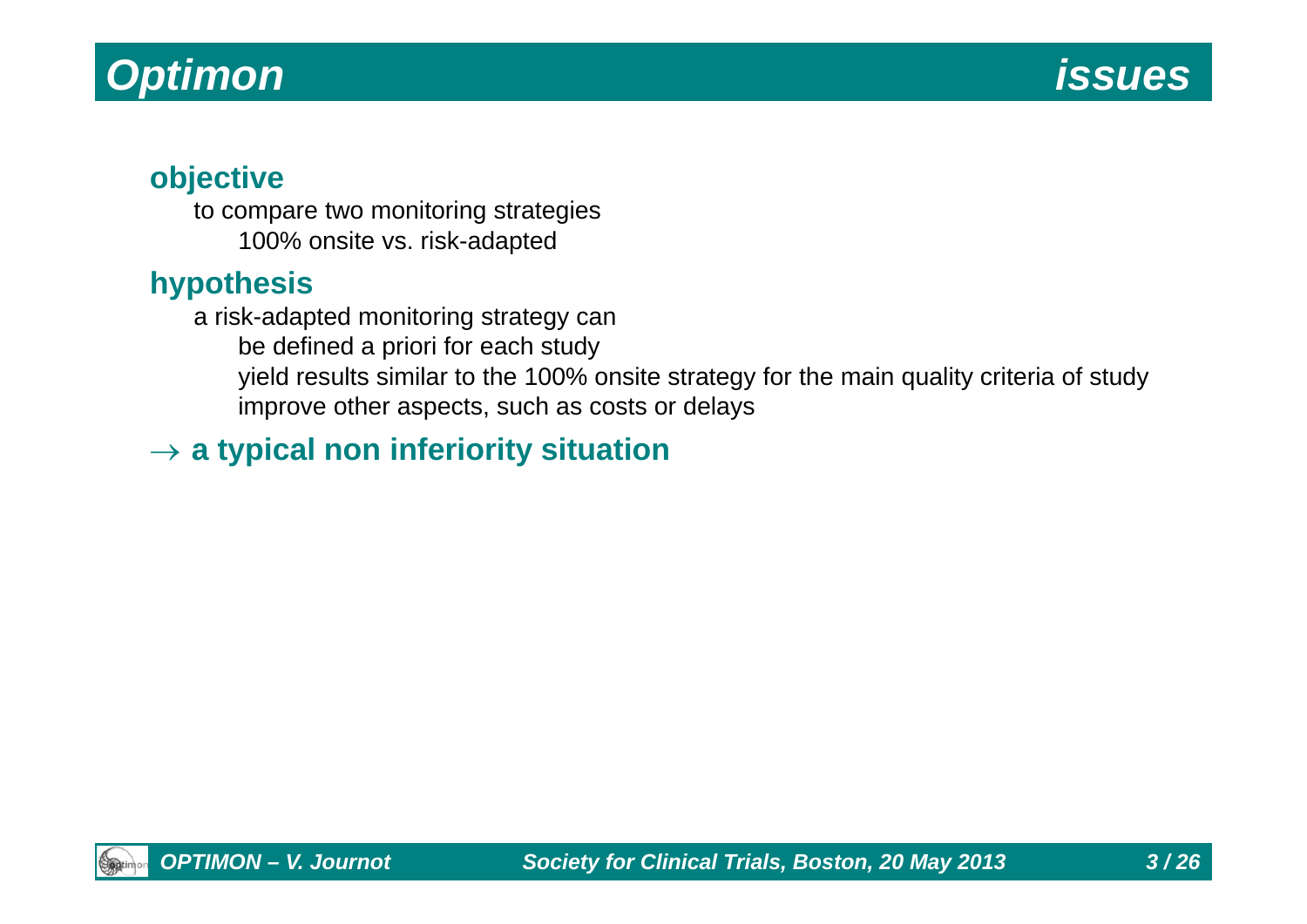# *Optimon design*



### **non inferiority trial**

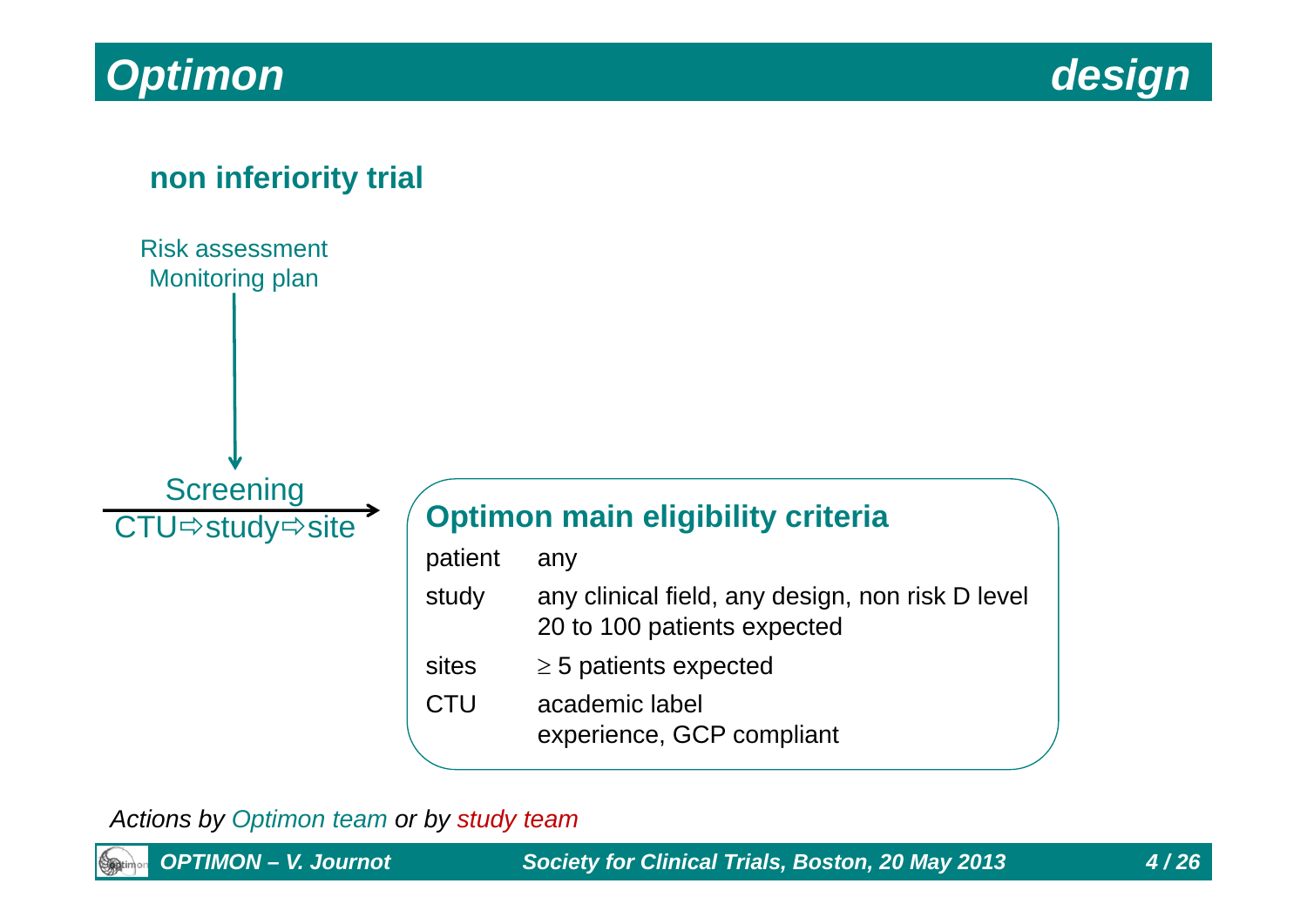# *Optimon design*



### **non inferiority trial**



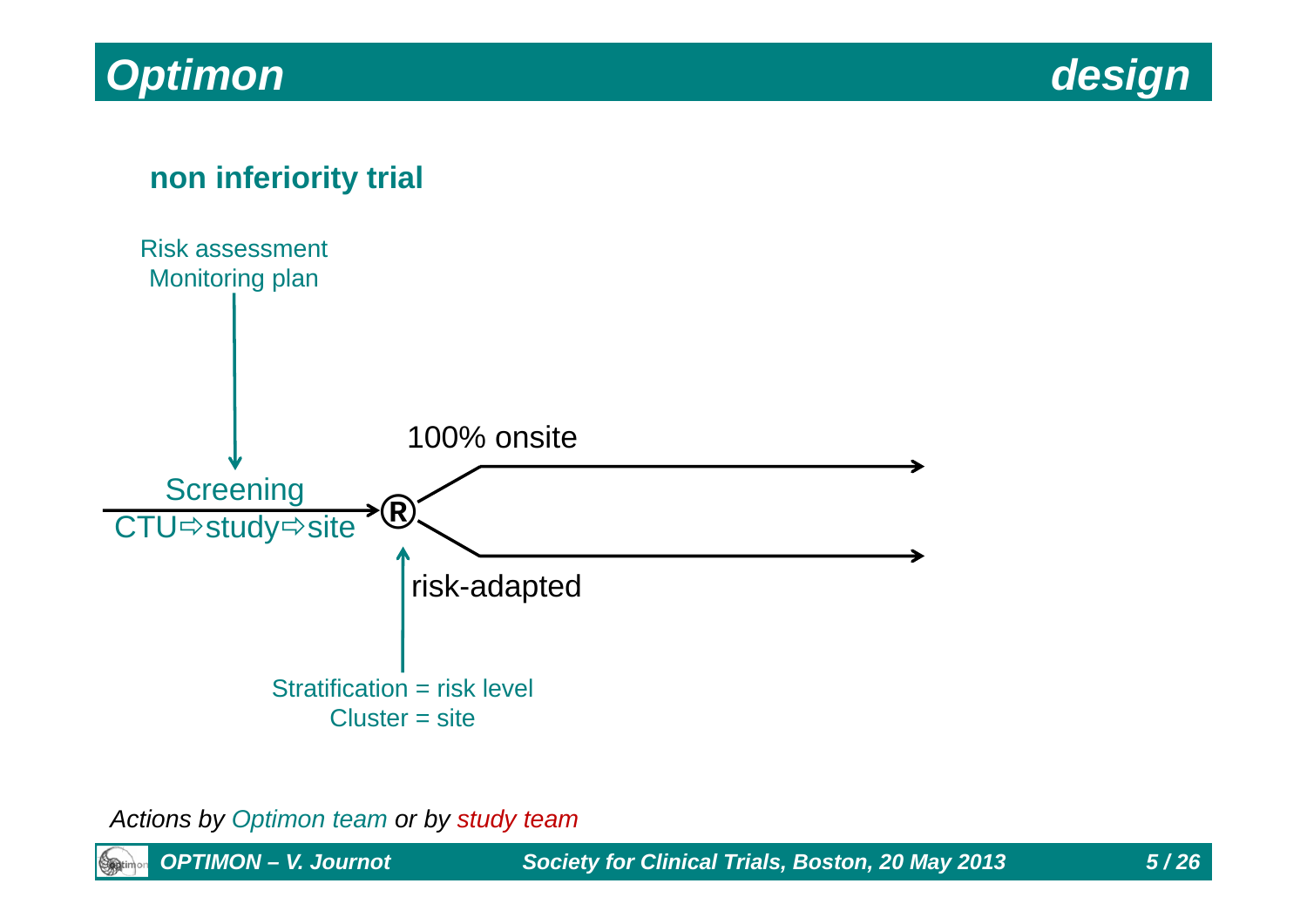



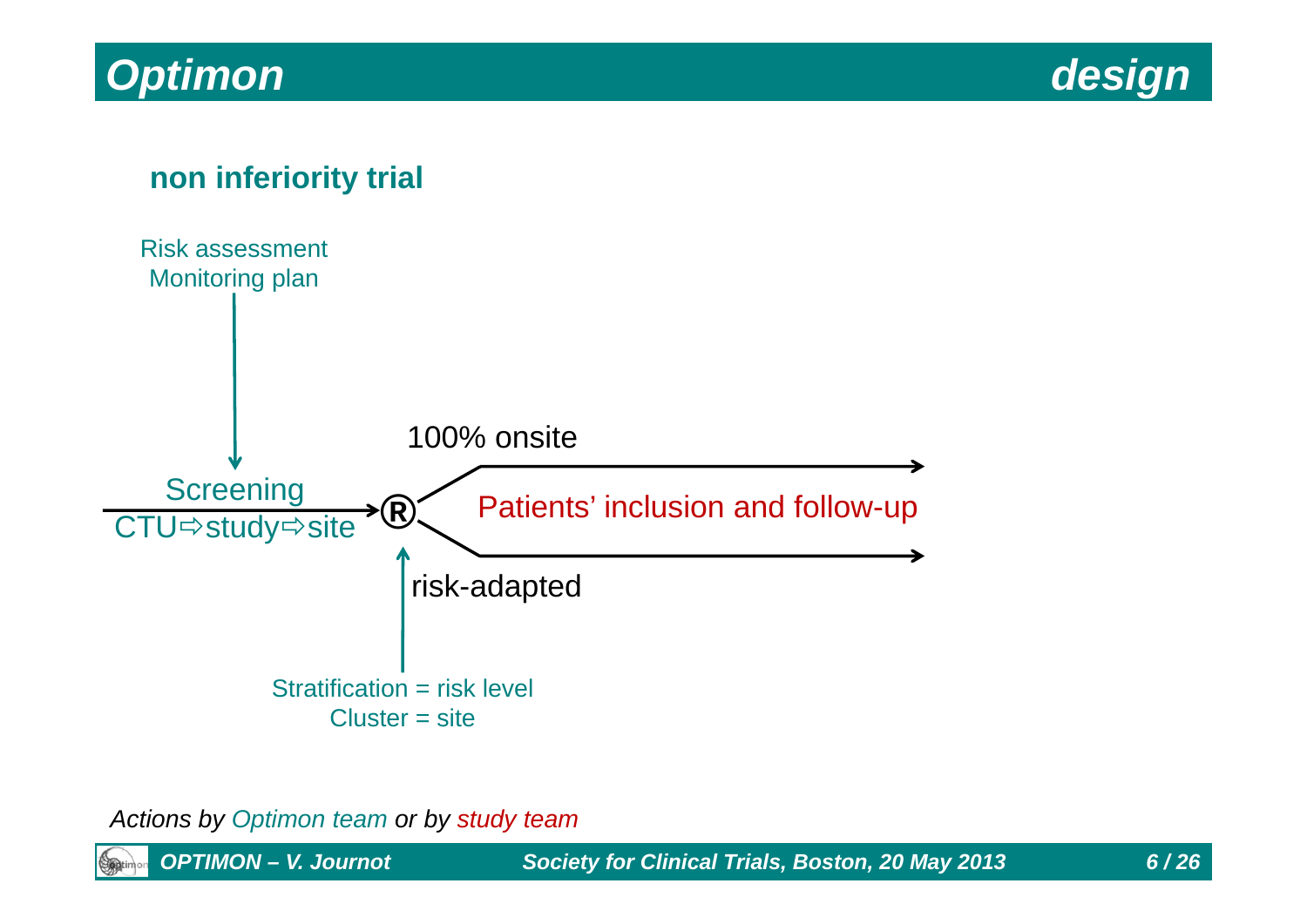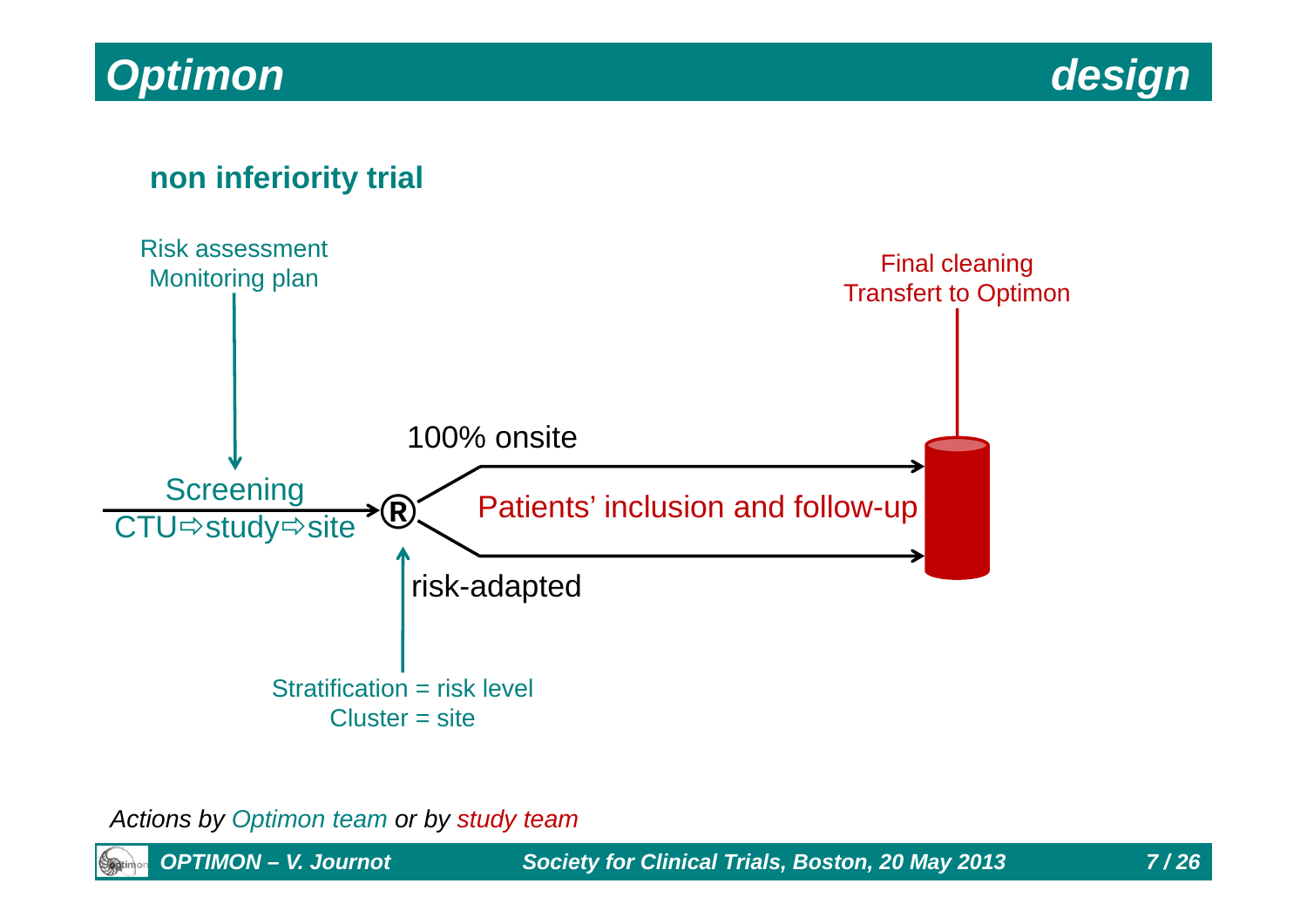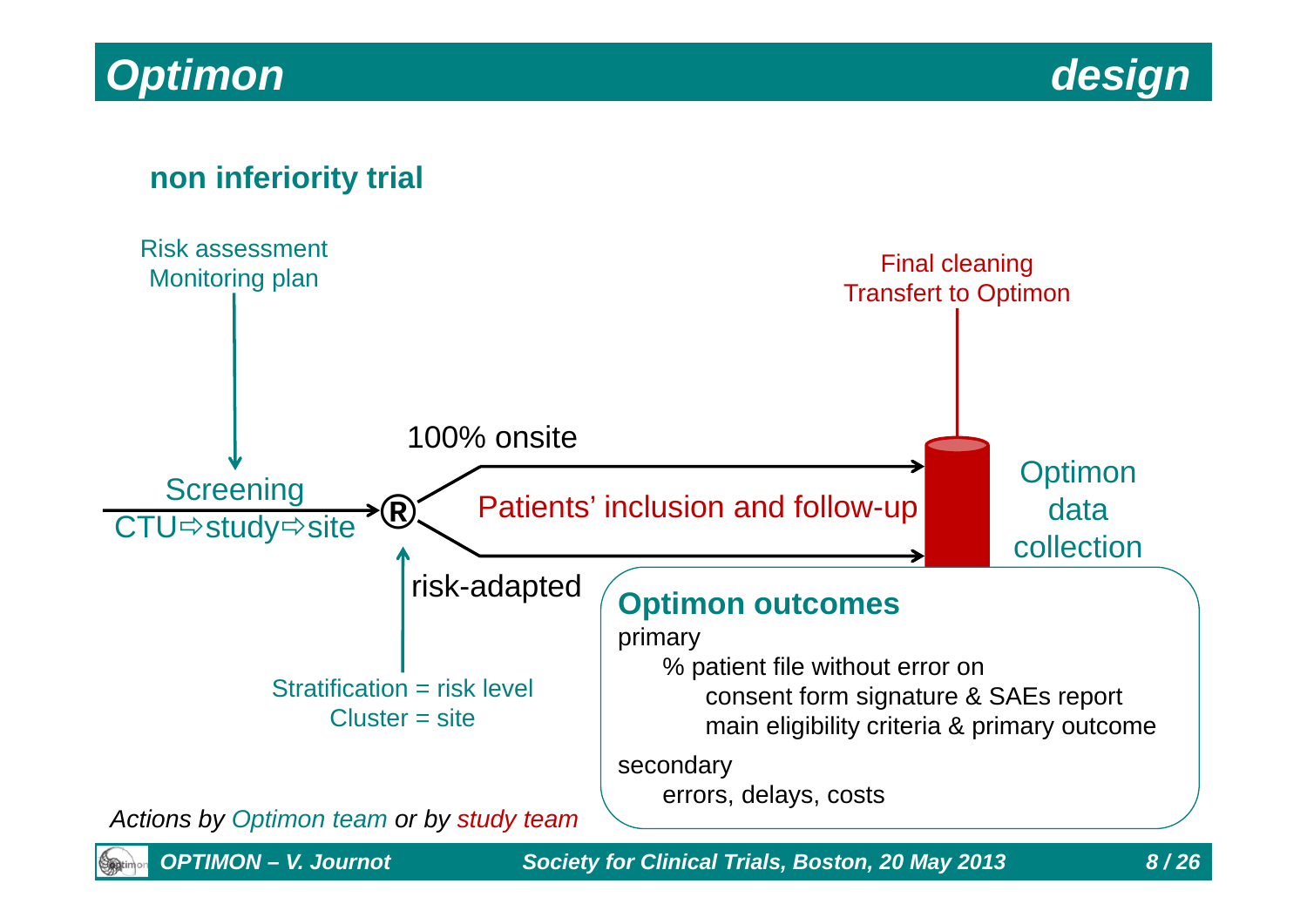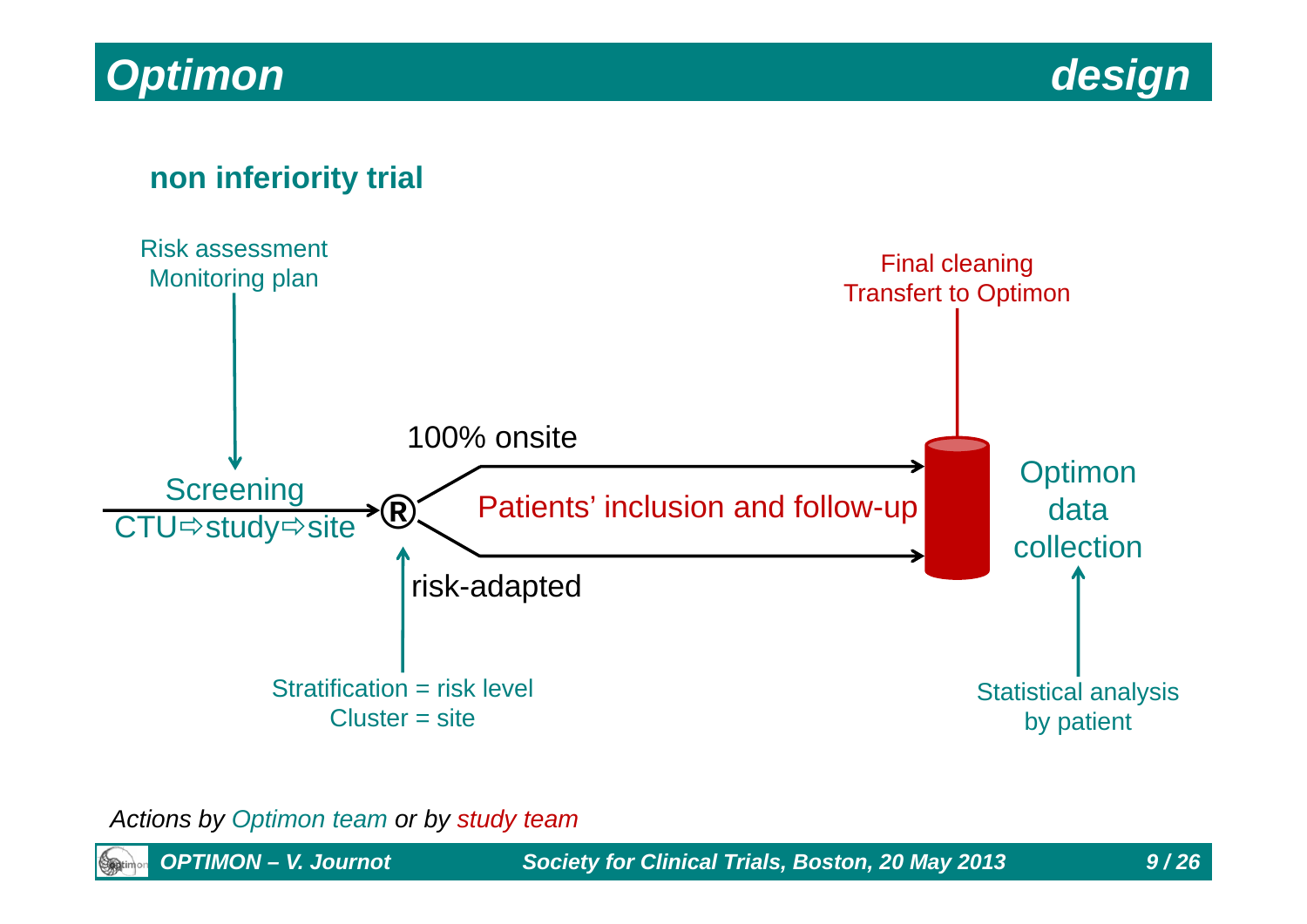# *Optimon design*



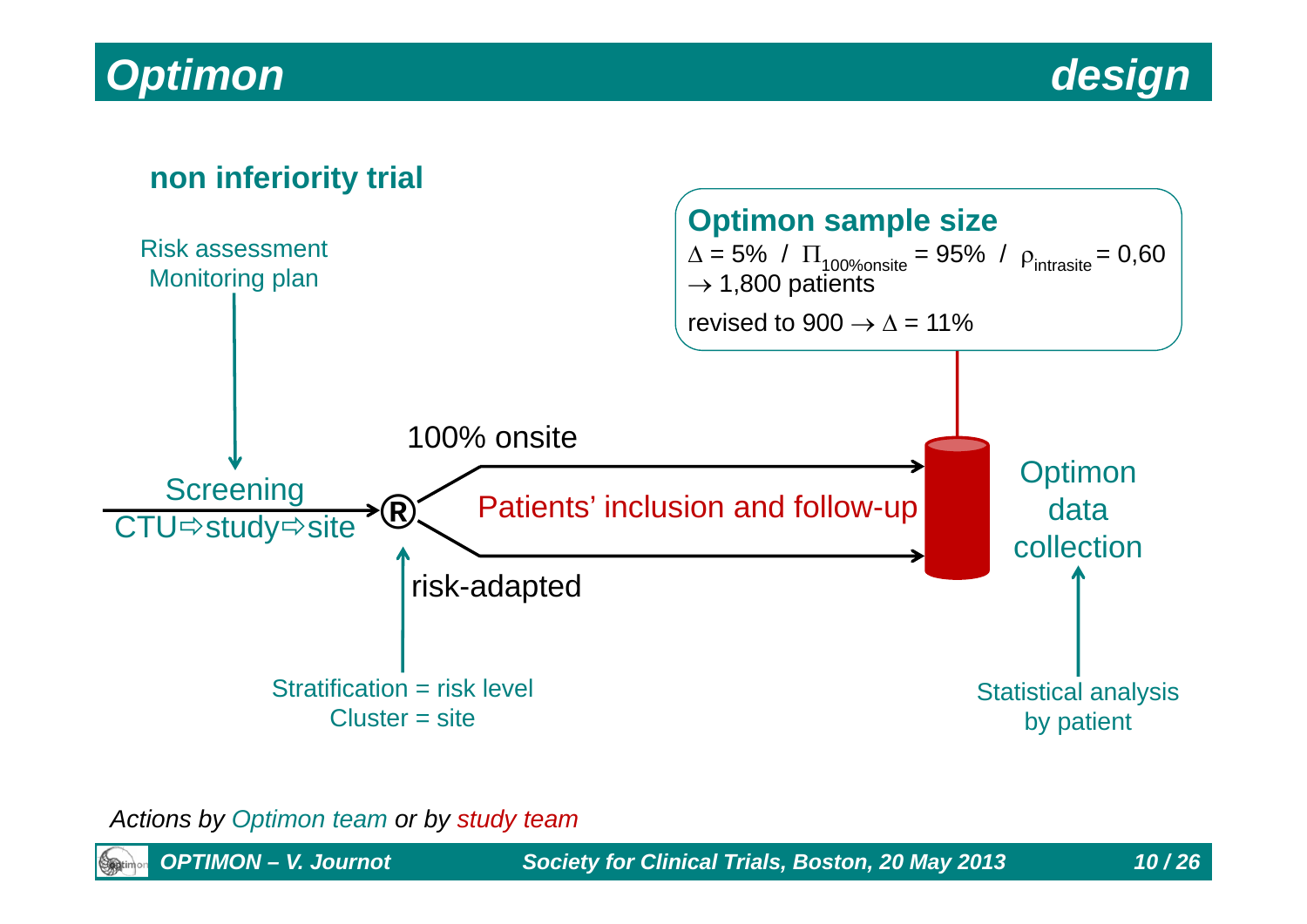## *Optimon recruitment*

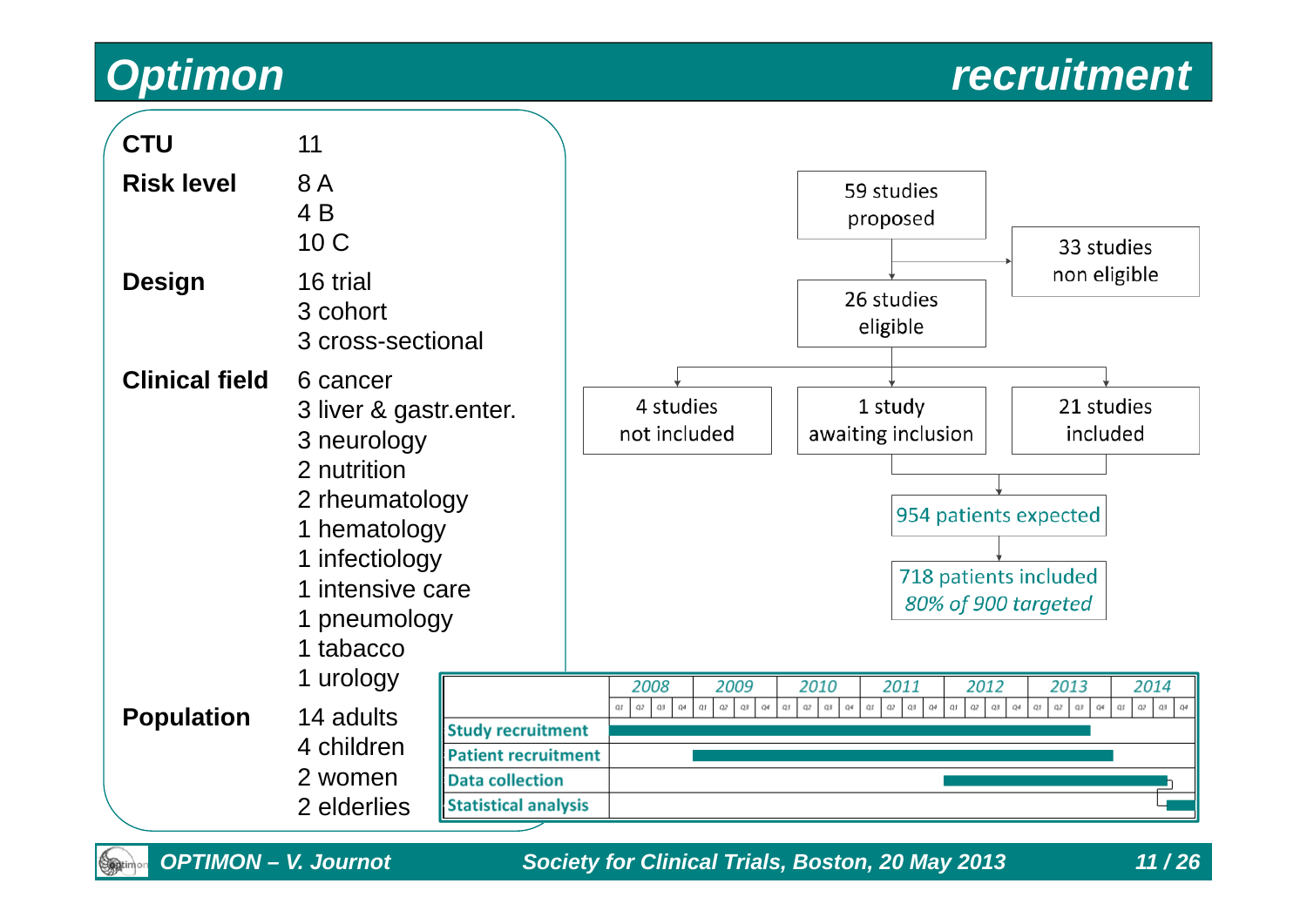### *Contemp Clin Trials* 2011;**32**(1):16-24

## **1. to assess study characteristics** *without any glance at the resulting risk level*

| STAGE I. IDENTIFIYING THE FOCUS OF THE STUDY                                                                                                                                                                                                                                                                                             | STAGE II. IDENTIFYING ONE OR MORE PARAMETERS INCREASING THE RISK                                                                                                                                                                                                                                                                                                                                   |
|------------------------------------------------------------------------------------------------------------------------------------------------------------------------------------------------------------------------------------------------------------------------------------------------------------------------------------------|----------------------------------------------------------------------------------------------------------------------------------------------------------------------------------------------------------------------------------------------------------------------------------------------------------------------------------------------------------------------------------------------------|
| $\Box$ Clinical trial involving a medicinal product, radiotherapy, gene or cell therapy<br>$\Box$ 1 <sup>st</sup> trials in humans (pharmacology, bioequivalence study)<br>$\Box$ Exploratory trial<br>$\Box$ Product without authorisation<br>J<br>$\Box$ Confirmation trial<br>$\Box$ Product with authorisation<br>or new combination | $\Box$ At least one of the study interventions presents a particular risk<br>Risk of mortality or severe morbidity attributable to the intervention; new indication;<br>Examples<br>potentially dangerous weaning situation; invasive procedure using a route other<br>than natural body orifices (except blood sampling)                                                                          |
| $\square$ Surgery<br>$\Box$ Minimally invasive technique<br>□ Technique or biopsy involving an internal organ<br>$\Box$ Generalisation of a new technique<br>$\Box$ Development of a new technique                                                                                                                                       | $\Box$ At least one of the study investigations presents a particular risk<br>Risk of mortality or severe morbidity attributable to the investigation; use of a<br>Examples<br>radioactive or relatively unknown product, or a product without authorisation; invasive<br>procedure using a route other than natural body orifices (except blood sampling)                                         |
| <b>Details</b><br>$\Box$ Medical device (including imaging techniques, radiology, radioisotopes)<br>$\Box$ CE marking                                                                                                                                                                                                                    | $\square$ The disease or alteration in the target population status aggravates the risk attributable to the<br>intervention or the investigations<br>Risk of mortality or severe morbidity attributable to a severe pathological condition;<br>Examples<br>failure or insufficiency of a system or organ; age $\leq$ 2 years, age $\geq$ 80 years; pregnant,<br>parturient or breast-feeding woman |
| $\Box$ Routine use<br>$\Box$ Class I<br>□ Outside licensed indications<br>$\Box$ Class IIa<br>$\square$ With little prior information<br>$\Box$ Class IIb<br><b>Q</b> Class III<br>$\Box$ No CE marking<br>$\Box$ Non-invasive and inactive<br>□ Class I<br>□ Class IIa, IIb, III<br>$\Box$ Invasive or active<br>Details                | □ No parameters increasing the risk attributable to the intervention, investigations, or target<br>population status<br>Examples<br>No adverse effects attributable to the intervention; adverse effects of no consequence,<br>harmless investigations; no link between the status of the target population and the<br>intervention or investigations                                              |
| □ Physiopathology, genetics, other techniques<br>$\Box$ Minimally or non invasive (including blood sampling) and unrestricting<br>$\Box$ Invasive or restricting<br>Details                                                                                                                                                              |                                                                                                                                                                                                                                                                                                                                                                                                    |
| □ Questionnaire, quality of life, psychiatric aspects<br>$\square$ Questionnaire without particular difficulties<br>$\square$ Disquieting questionnaire for a severe condition<br>Details.                                                                                                                                               |                                                                                                                                                                                                                                                                                                                                                                                                    |

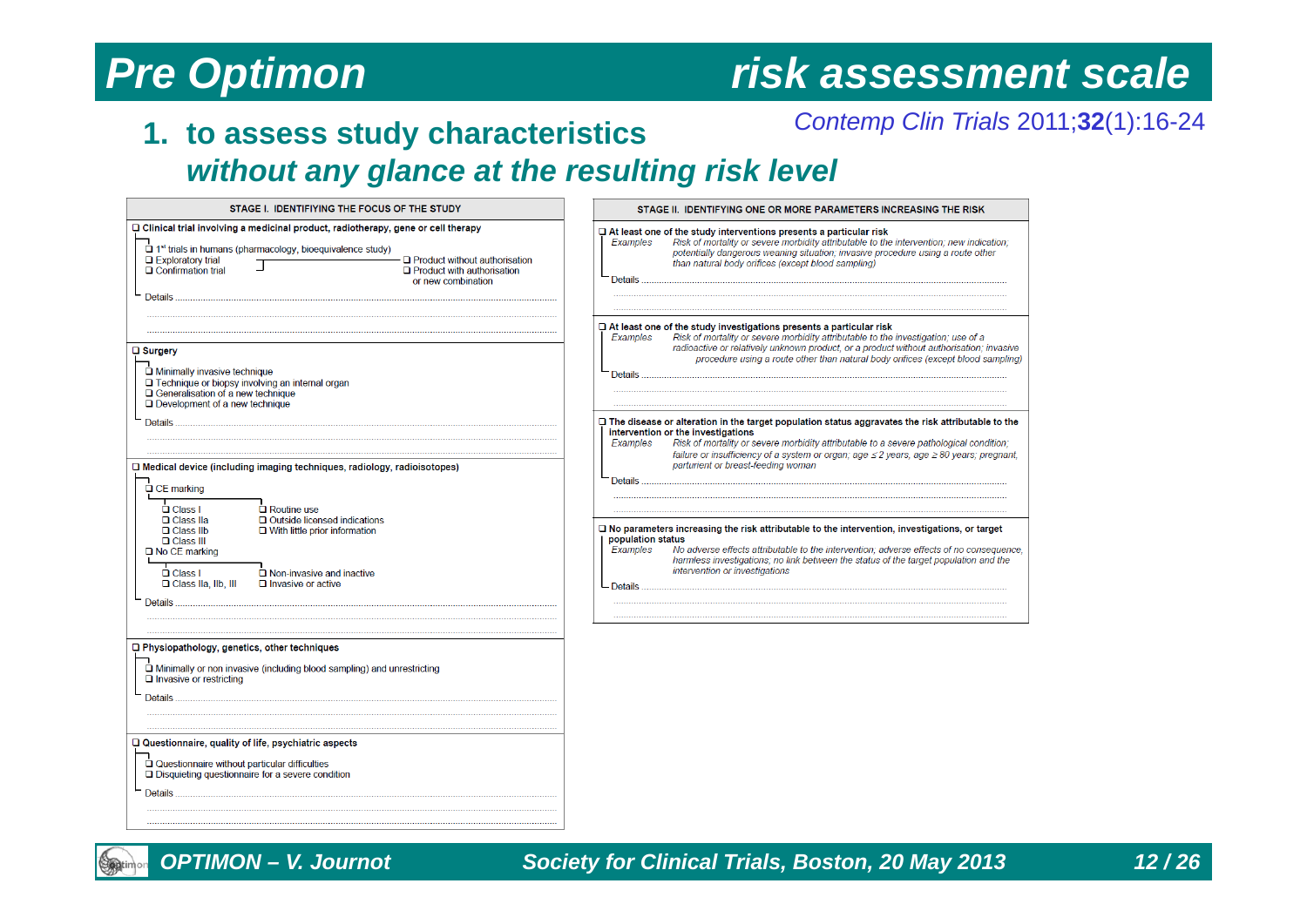## **1. to assess study characteristics** *without any glance at the resulting risk level*

| STAGE I. IDENTIFIYING THE FOCUS OF THE STUDY                                                                                                                                                                                                                                                                                                                                 | STAGE II. IDENTIFYING ONE OR MORE PARAMETERS INCREASING THE RISK                                                                                                                                                                                                                                                                            |
|------------------------------------------------------------------------------------------------------------------------------------------------------------------------------------------------------------------------------------------------------------------------------------------------------------------------------------------------------------------------------|---------------------------------------------------------------------------------------------------------------------------------------------------------------------------------------------------------------------------------------------------------------------------------------------------------------------------------------------|
| □ Clinical trial involving a medicinal product, radiotherapy, gene or cell therapy<br>□ 1 <sup>st</sup> trials in humans (pharmacology, bioequivalence study)<br>$\Box$ Exploratory trial<br>$\Box$ Product without authorisation<br>□ Confirmation trial<br>$\Box$ Product with authorisation<br>or new combination<br><b>Details</b>                                       | $\Box$ At least one of the study interventions presents a particular risk<br>Risk of mortality or severe morbidity attributable to the intervention; new indication;<br>Examples<br>potentially dangerous weaning situation; invasive procedure using a route other<br>than natural body orifices (except blood sampling)<br><b>Details</b> |
|                                                                                                                                                                                                                                                                                                                                                                              | $\square$ At least one of the study investigations presents a particular risk<br>Examples<br>Risk of mortality or severe morbidity attributable to the investigation; use of a<br>radioactive or relatively unknown product, or a product without authorisation: invasive                                                                   |
| $\square$ Surgery<br>$\Box$ Minimally<br>$\Box$ Techniqu<br>□ Generali<br>$\Box$ Develop                                                                                                                                                                                                                                                                                     | STAGE I. IDENTIFIYING THE FOCUS OF THE STUDY                                                                                                                                                                                                                                                                                                |
| <b>Details</b>                                                                                                                                                                                                                                                                                                                                                               | $\Box$ Clinical trial involving a medicinal product, radiotherapy, gene or cell therapy                                                                                                                                                                                                                                                     |
| Medical de<br>$\Box$ 1 <sup>st</sup> trials in humans (pharmacology, bioequivalence study)<br><b>Q</b> CE mark<br>$\Box$ Exploratory trial<br><b>D</b> Clas<br>$\Box$ Confirmation trial<br>$\Box$ Clas<br>$\Box$ Clas<br>$\Box$ Clas<br>$\Box$ No CE n<br>$\Box$ Clas<br>Details<br>$\Box$ Clas<br>Details<br><b>D</b> Physiopath<br><b>Q</b> Minimall<br><b>Q</b> Invasive | $\Box$ Product without authorisation<br>$\Box$ Product with authorisation<br>or new combination                                                                                                                                                                                                                                             |
| Details<br>$\square$ Surgery                                                                                                                                                                                                                                                                                                                                                 |                                                                                                                                                                                                                                                                                                                                             |
| Questionna<br>$\Box$ Minimally invasive technique<br><b>Question</b><br>$\Box$ Technique or biopsy involving an internal organ<br>D Disquieti<br><b>Details</b>                                                                                                                                                                                                              |                                                                                                                                                                                                                                                                                                                                             |
|                                                                                                                                                                                                                                                                                                                                                                              |                                                                                                                                                                                                                                                                                                                                             |

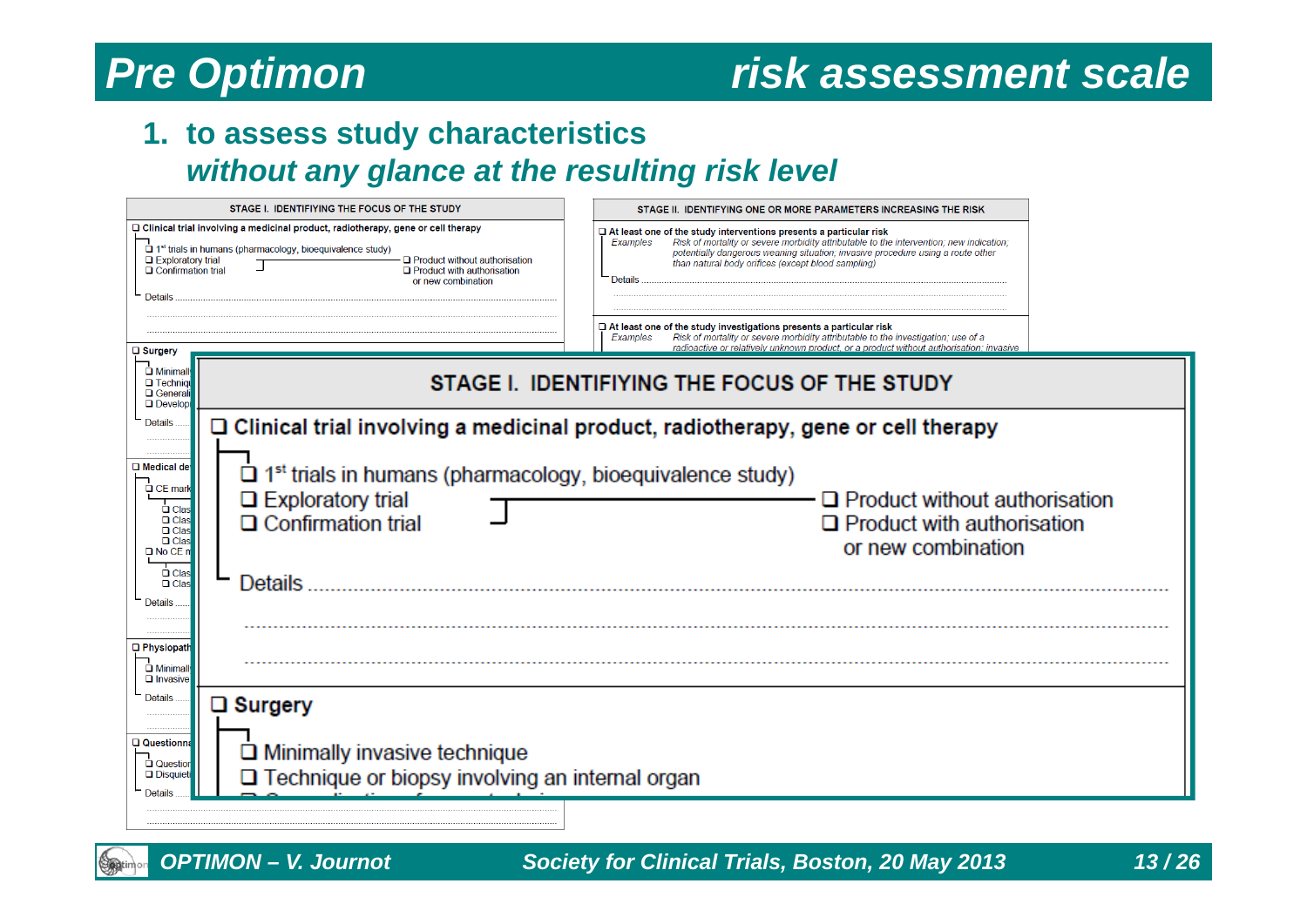**Septimon** 

## *Pre Optimon risk assessment scale*

## **1. to assess study characteristics** *without any glance at the resulting risk level*

| STAGE I. IDENTIFIYING THE FOCUS OF THE STUDY                                                                                                                                                                                                                                                                                                          | STAGE II. IDENTIFYING ONE OR MORE PARAMETERS INCREASING THE RISK                                                                                                                                                                                                                                                                                                                                         |
|-------------------------------------------------------------------------------------------------------------------------------------------------------------------------------------------------------------------------------------------------------------------------------------------------------------------------------------------------------|----------------------------------------------------------------------------------------------------------------------------------------------------------------------------------------------------------------------------------------------------------------------------------------------------------------------------------------------------------------------------------------------------------|
| $\Box$ Clinical trial involving a medicinal product, radiotherapy, gene or cell therapy<br>$\Box$ 1 <sup>st</sup> trials in humans (pharmacology, bioequivalence study)<br>$\Box$ Exploratory trial<br>$\Box$ Product without authorisation<br>$\Box$ Confirmation trial<br>$\Box$ Product with authorisation<br>or new combination<br><b>Details</b> | $\Box$ At least one of the study interventions presents a particular risk<br>Risk of mortality or severe morbidity attributable to the intervention; new indication;<br>Examples<br>potentially dangerous weaning situation; invasive procedure using a route other<br>than natural body orifices (except blood sampling)<br>Details<br>STAGE II. IDENTIFYING ONE OR MORE PARAMETERS INCREASING THE RISK |
| $\square$ Surgery<br>$\Box$ At least one of the study interventions presents a particular risk<br>$\Box$ Minimally<br>$\Box$ Technique<br>Examples<br><b>Q</b> Generalisa<br><b>Q</b> Developme<br><b>Details</b>                                                                                                                                     | Risk of mortality or severe morbidity attributable to the intervention; new indication;<br>potentially dangerous weaning situation; invasive procedure using a route other<br>than natural body orifices (except blood sampling)                                                                                                                                                                         |
| $\square$ Medical devid<br>Details<br>$\Box$ CE marking<br><b>Q</b> Class<br>$\Box$ Class<br>$\Box$ Class<br>$\Box$ Class<br>$\Box$ No CE ma                                                                                                                                                                                                          |                                                                                                                                                                                                                                                                                                                                                                                                          |
| $\Box$ Class<br>$\Box$ At least one of the study investigations presents a particular risk<br>$\Box$ Class<br><b>Details</b><br>Examples<br>□ Physiopatho                                                                                                                                                                                             | Risk of mortality or severe morbidity attributable to the investigation; use of a<br>radioactive or relatively unknown product, or a product without authorisation; invasive                                                                                                                                                                                                                             |
| □ Minimally or non invasive (including blood sampling) and unrestricting<br>$\Box$ Invasive or restricting<br>□ Questionnaire, quality of life, psychiatric aspects<br>$\Box$ Questionnaire without particular difficulties<br>$\square$ Disquieting questionnaire for a severe condition<br>Details                                                  |                                                                                                                                                                                                                                                                                                                                                                                                          |

*OPTIMON – V. Journot Society for Clinical Trials, Boston, 20 May 2013 14 / 26*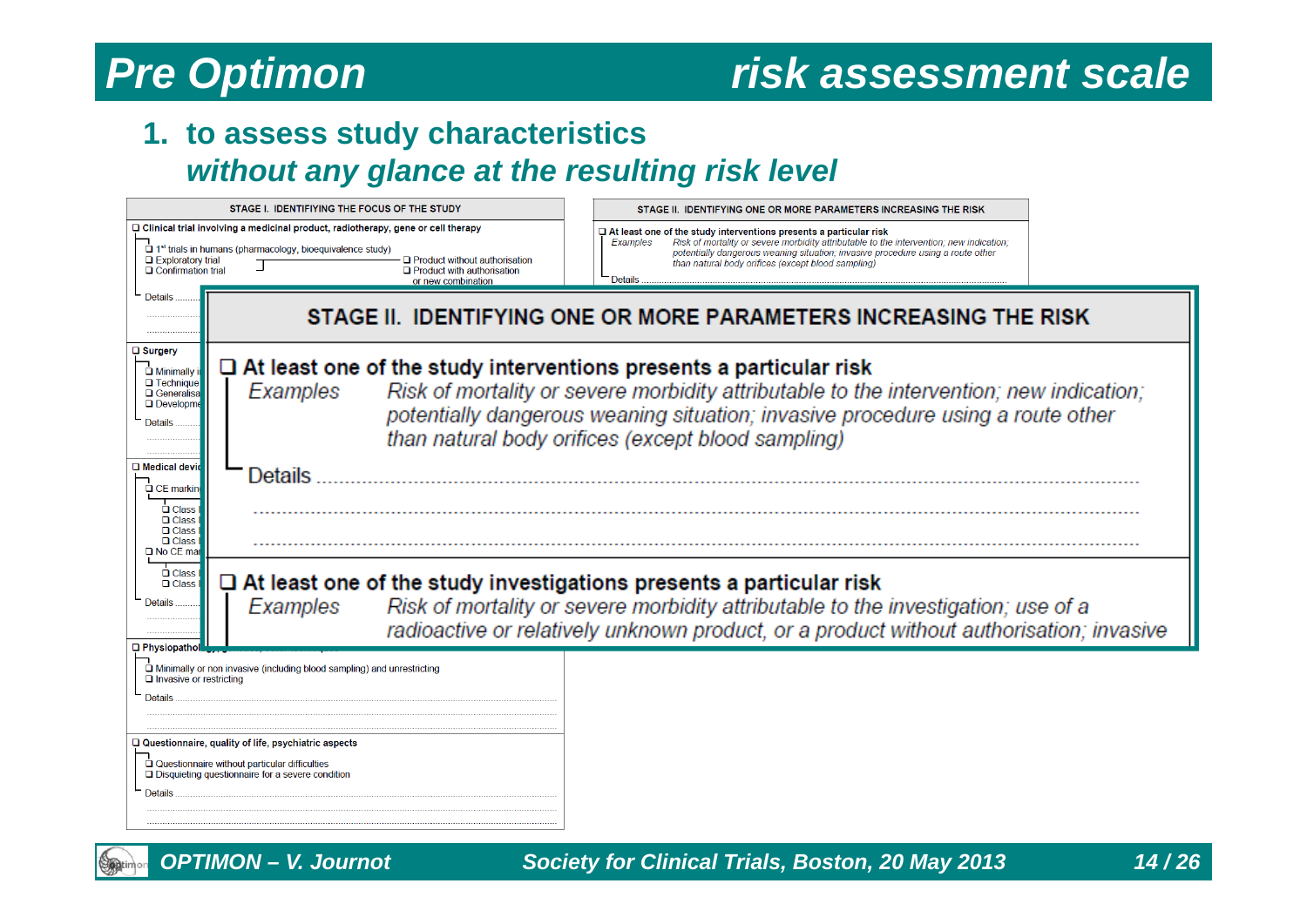### **2. to deduce the risk level**

|                                                                                                                                                |                                                          | STAGE III. IDENTIFICATION OF THE LEVEL OF RISK                                                                                                               |               |                                              |                          |                                                                                        |                                                                                                |
|------------------------------------------------------------------------------------------------------------------------------------------------|----------------------------------------------------------|--------------------------------------------------------------------------------------------------------------------------------------------------------------|---------------|----------------------------------------------|--------------------------|----------------------------------------------------------------------------------------|------------------------------------------------------------------------------------------------|
| <b>FOCUS OF THE STUDY</b>                                                                                                                      |                                                          |                                                                                                                                                              |               |                                              |                          |                                                                                        |                                                                                                |
|                                                                                                                                                |                                                          | step 1                                                                                                                                                       |               |                                              |                          |                                                                                        |                                                                                                |
| ⊚<br><b>CLINICAL TRIAL OF A</b><br><b>MEDICINAL PRODUCT.</b><br><b>RADIOTHERAPY,</b><br><b>GENE OR CELL THERAPY</b>                            | ۵<br><b>SURGERY</b>                                      | <b>MEDICAL DEVICE</b><br>including IMAGING TECHNIQUES,<br><b>RADIOLOGY, RADIOISOTOPES</b>                                                                    |               | Step 2<br><b>INTERMEDIATE</b><br><b>RISK</b> |                          | ⊛<br><b>PHYSIOPATHOLOGY</b><br><b>GENETICS</b><br><b>OTHER</b><br><b>INTERVENTIONS</b> | ω<br><b>QUESTIONNAIRE</b><br>QUALITY OF<br><b>LIFE</b><br><b>PSYCHIATRIC</b><br><b>ASPECTS</b> |
|                                                                                                                                                | Minimally<br>invasive technique                          | CE marking, class I or IIa, routine use<br>CE marking, class I, use outside licensed indications                                                             | $\rightarrow$ | A                                            | $\overline{\phantom{0}}$ | Minimally or not<br>invasive (including<br>blood sampling)<br>Not restricting          | Questionnaire<br>without particular<br>difficulties                                            |
| Confirmation trial with an<br>authorised product or a new<br>combination                                                                       | Technique or biopsy<br>performed on an<br>internal organ | CE marking, class IIa, use outside licensed<br>indications<br>CE marking, class IIb or III, routine use<br>No CE marking, class I, non-invasive and inactive | $\rightarrow$ | в                                            | ←                        | Invasive or restricting                                                                | Disquieting<br>questionnaire for a<br>severe condition                                         |
| Confirmation trial with a product<br>which has not been authorised<br>Exploratory trial using an<br>authorised product or a new<br>combination | Generalisation of a<br>new technique                     | CE marking, class IIb, use outside licensed<br>indications<br>CE marking, class IIb or III, with little prior<br>information                                 | →             | c                                            |                          |                                                                                        |                                                                                                |
| Exploratory trial using a product<br>which has not been authorised<br>1 <sup>st</sup> trials in humans (pharmacology,<br>bioequivalence study) | Development of a<br>new technique                        | CE marking, class III, use outside licensed<br>indications<br>No CE marking, class I, invasive or active<br>No CE marking, class IIa, IIb or III             | →             | D                                            |                          |                                                                                        |                                                                                                |

### **CONDITIONS FOR INCREASING THE RISK**

- a) AT RISK PROCEDURE, involving:
- Risk of mortality or severe morbidity attributable to the procedure
- New indication
- Potentially dangerous weaning situation
- Invasive procedure using a route other than natural body orifices (except for blood sampling)
- b) AT RISK INVESTIGATIONS, involving:
- Risk of mortality or severe morbidity attributable to the investigation
- Use of a radioactive or a relatively undocumented product or product which has not been authorised Invasive procedure using a route other than natural body orifices (except for blood sampling) c) TARGET POPULATION STATUS AGGRAVATING RISKS ATTIBUTABLE TO THE PROCEDURE OR INVESTIGATIONS. involving:
- Risk of mortality or severe morbidity attributable to a serious pathological condition or the patient's age Failure or insufficiency of a system or organ
- Age  $\leq 2 \geq$  years, age  $\geq 80$  years
- Pregnant, parturient or breast-feeding women

Step 3 FOCUS OF THE STUDY @ OR @ OR @

If at least one of the conditions a, b or c is fulfilled. increase the risk by one level, or even two if more than one of the conditions strongly increases the risk. **FOCUS OF THE STUDY ®** If condition c is fulfilled, increase the risk by one level.





*OPTIMON – V. Journot Society for Clinical Trials, Boston, 20 May 2013 15 / 26*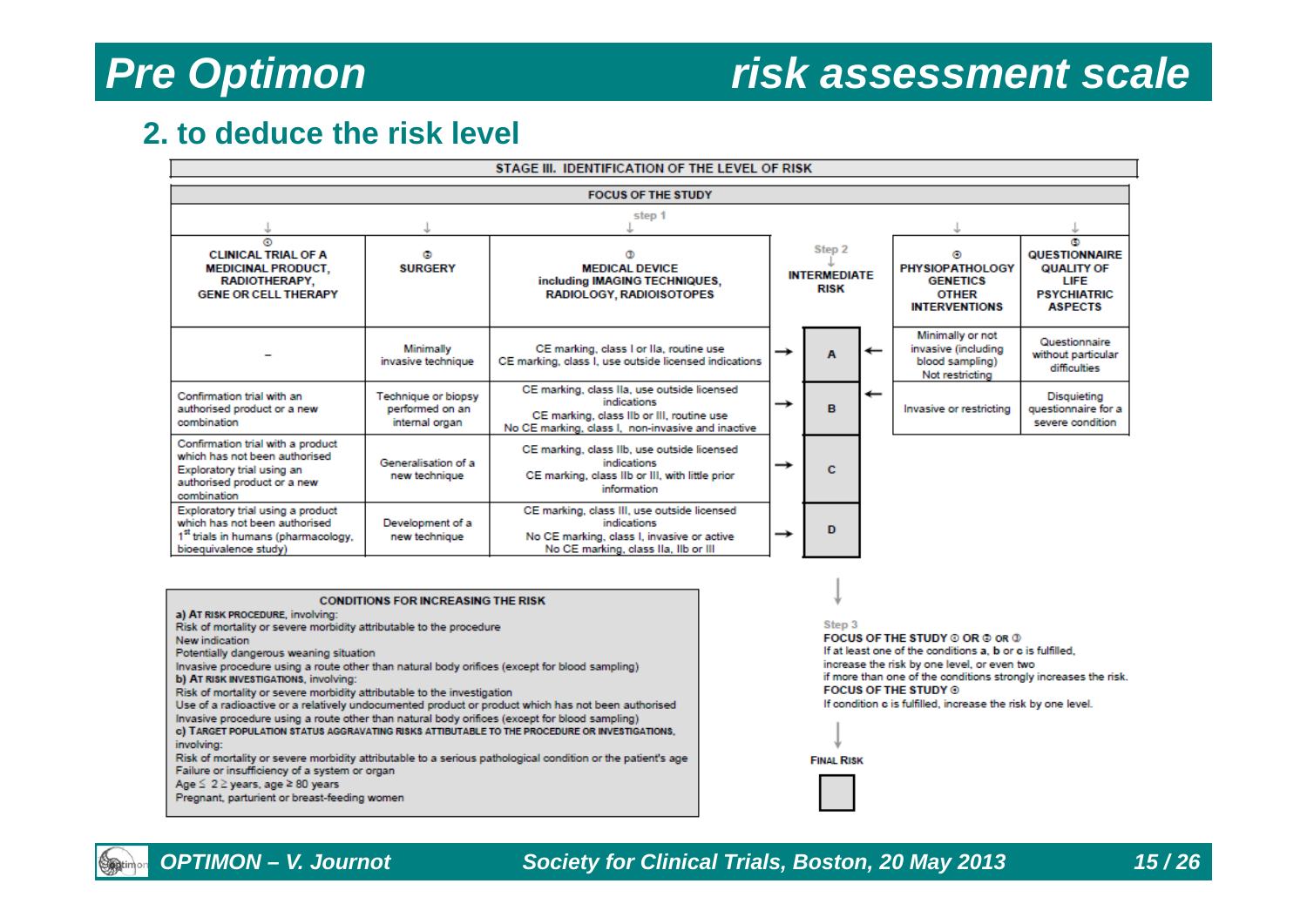

*OPTIMON – V. Journot Society for Clinical Trials, Boston, 20 May 2013 16 / 26*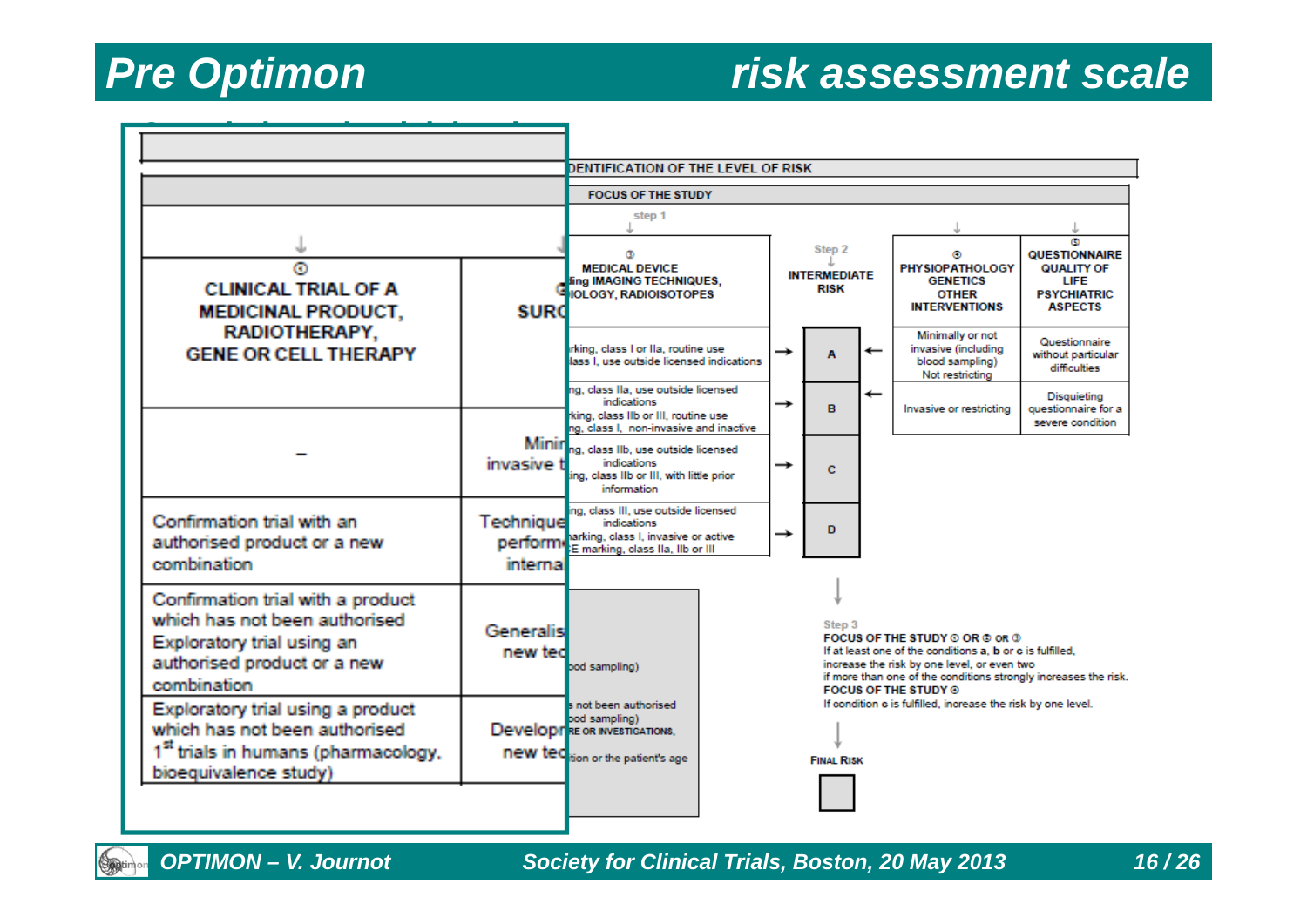### **2. to deduce the risk level**

| STAGE III. IDENTIFICATION OF THE LEVEL OF RISK                                                                                                                                                                                                                                                                                                                                                                                                                                                                                                                                                                                                                                                                                                                                                                                                                                                                                                                                                                                                                                      |                                                          |                                                                                                                                                                                                                                                                                                                                     |  |  |  |  |
|-------------------------------------------------------------------------------------------------------------------------------------------------------------------------------------------------------------------------------------------------------------------------------------------------------------------------------------------------------------------------------------------------------------------------------------------------------------------------------------------------------------------------------------------------------------------------------------------------------------------------------------------------------------------------------------------------------------------------------------------------------------------------------------------------------------------------------------------------------------------------------------------------------------------------------------------------------------------------------------------------------------------------------------------------------------------------------------|----------------------------------------------------------|-------------------------------------------------------------------------------------------------------------------------------------------------------------------------------------------------------------------------------------------------------------------------------------------------------------------------------------|--|--|--|--|
|                                                                                                                                                                                                                                                                                                                                                                                                                                                                                                                                                                                                                                                                                                                                                                                                                                                                                                                                                                                                                                                                                     |                                                          | <b>FOCUS OF THE STUDY</b>                                                                                                                                                                                                                                                                                                           |  |  |  |  |
|                                                                                                                                                                                                                                                                                                                                                                                                                                                                                                                                                                                                                                                                                                                                                                                                                                                                                                                                                                                                                                                                                     |                                                          | step 1                                                                                                                                                                                                                                                                                                                              |  |  |  |  |
| ⊚<br><b>CLINICAL TRIAL OF A</b><br><b>MEDICINAL PRODUCT.</b><br><b>RADIOTHERAPY,</b><br><b>GENE OR CELL THERAPY</b>                                                                                                                                                                                                                                                                                                                                                                                                                                                                                                                                                                                                                                                                                                                                                                                                                                                                                                                                                                 | ۵<br><b>SURGERY</b>                                      | Ф<br>Step 2<br><b>QUESTIONNAIRE</b><br>۵<br>Φ<br><b>MEDICAL DEVICE</b><br><b>PHYSIOPATHOLOGY</b><br>QUALITY OF<br><b>INTERMEDIATE</b><br>including IMAGING TECHNIQUES,<br><b>GENETICS</b><br>LIFE<br><b>RISK</b><br><b>PSYCHIATRIC</b><br><b>RADIOLOGY, RADIOISOTOPES</b><br><b>OTHER</b><br><b>INTERVENTIONS</b><br><b>ASPECTS</b> |  |  |  |  |
|                                                                                                                                                                                                                                                                                                                                                                                                                                                                                                                                                                                                                                                                                                                                                                                                                                                                                                                                                                                                                                                                                     | Minimally<br>invasive technique                          | Minimally or not<br>Questionnaire<br>CE marking, class I or IIa, routine use<br>invasive (including<br>→<br>without particular<br>CE marking, class I, use outside licensed indications<br>blood sampling)<br>difficulties<br>Not restricting                                                                                       |  |  |  |  |
| Confirmation trial with an<br>authorised product or a new<br>combination                                                                                                                                                                                                                                                                                                                                                                                                                                                                                                                                                                                                                                                                                                                                                                                                                                                                                                                                                                                                            | Technique or biopsy<br>performed on an<br>internal organ | CE marking, class IIa, use outside licensed<br>No CE                                                                                                                                                                                                                                                                                |  |  |  |  |
| Confirmation trial with a product<br>which has not been authorised<br>Exploratory trial using an<br>authorised product or a new<br>combination                                                                                                                                                                                                                                                                                                                                                                                                                                                                                                                                                                                                                                                                                                                                                                                                                                                                                                                                      | Generalisation of a<br>new technique                     | CE<br>Step 3<br>с<br>FOCUS OF THE STUDY © OR © OR ①                                                                                                                                                                                                                                                                                 |  |  |  |  |
| Exploratory trial using a product<br>which has not been authorised<br>1 <sup>st</sup> trials in humans (pharmacology,<br>bioequivalence study)                                                                                                                                                                                                                                                                                                                                                                                                                                                                                                                                                                                                                                                                                                                                                                                                                                                                                                                                      | Development of a<br>new technique                        | CE<br>If at least one of the conditions a, b or c is fulfilled.<br>increase the risk by one level, or even two<br>No                                                                                                                                                                                                                |  |  |  |  |
| if more than one of the conditions strongly increases the risk.<br><b>FOCUS OF THE STUDY @</b><br><b>CONDITIONS FOR INCREASING THE RIS</b><br>If condition c is fulfilled, increase the risk by one level.<br>a) AT RISK PROCEDURE, involving:<br>Risk of mortality or severe morbidity attributable to the procedure<br>New indication<br>Potentially dangerous weaning situation<br>Invasive procedure using a route other than natural body orifices (excep<br>b) AT RISK INVESTIGATIONS, involving:<br>Risk of mortality or severe morbidity attributable to the investigation<br>Use of a radioactive or a relatively undocumented product or product wh<br><b>FINAL RISK</b><br>Invasive procedure using a route other than natural body orifices (excep<br>c) TARGET POPULATION STATUS AGGRAVATING RISKS ATTIBUTABLE TO THE PR<br>involving:<br>Risk of mortality or severe morbidity attributable to a serious pathologica<br>Failure or insufficiency of a system or organ<br>Age $\leq 2 \geq$ years, age $\geq 80$ years<br>Pregnant, parturient or breast-feeding women |                                                          |                                                                                                                                                                                                                                                                                                                                     |  |  |  |  |

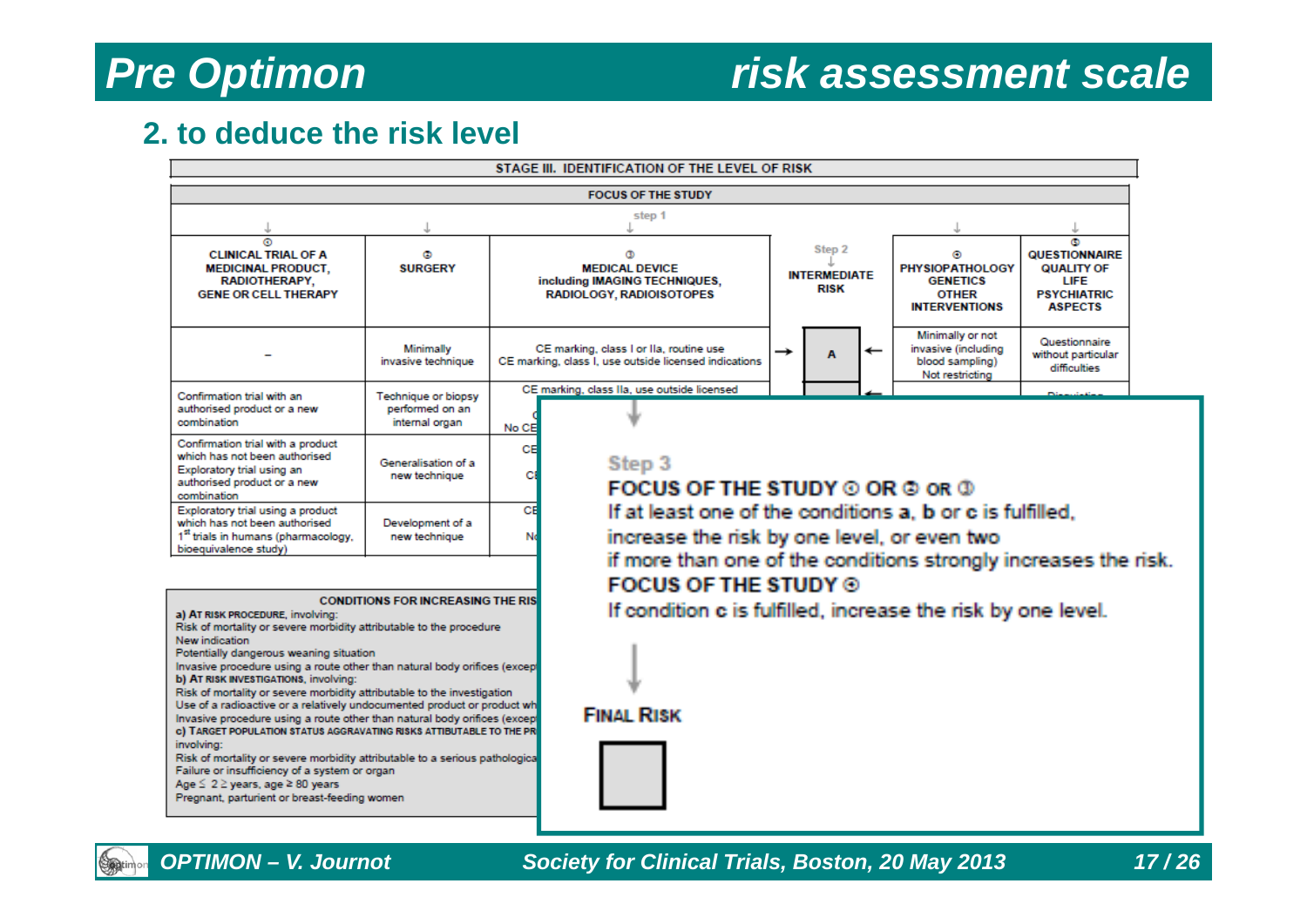|            |                                                                | 100% onsite monitoring                                                                                |                                                                                                               | risk-adapted monitoring                                                                                   |                                                            |  |
|------------|----------------------------------------------------------------|-------------------------------------------------------------------------------------------------------|---------------------------------------------------------------------------------------------------------------|-----------------------------------------------------------------------------------------------------------|------------------------------------------------------------|--|
|            |                                                                |                                                                                                       | risk level<br>A                                                                                               | risk level<br>В                                                                                           | risk level<br>C                                            |  |
|            | initial contact                                                |                                                                                                       | systematically and traced                                                                                     |                                                                                                           |                                                            |  |
| set-up     | site adequation                                                |                                                                                                       |                                                                                                               | systematically, remotely if site known and experimented<br>otherwise on site (may be coupled with set-up) |                                                            |  |
|            | initiation                                                     | systematically, before inclusion of 1 <sup>st</sup> patient, by phone if site known and experimented, | otherwise on site                                                                                             |                                                                                                           |                                                            |  |
|            | on-site monitoring<br>data conformity<br>respect of procedures | on site, 100% patients,<br>100% data, 100% sites<br>(freq. to be defined at study start)              | Ø                                                                                                             | 10% patients<br>100% key points<br>then if major problem                                                  | 1 visit / site<br>100% key points<br>then is major problem |  |
| data       | comprehension of<br><b>circuits</b>                            | systematically, on site, at 1 <sup>st</sup><br>monitoring visit (from 1 <sup>st</sup> inclusion)      | systematically, by phone<br>after reception of forms of 1 <sup>st</sup> patient at CTU/CRC                    |                                                                                                           |                                                            |  |
|            | consents                                                       | systematically, on site                                                                               |                                                                                                               | masked copy at inclusion                                                                                  |                                                            |  |
| monitoring |                                                                | at next visit                                                                                         | Ø                                                                                                             |                                                                                                           | on site at next visit or at closure                        |  |
|            | search for SAEs                                                | systematically, on site                                                                               | systematically, on site or remotely                                                                           |                                                                                                           |                                                            |  |
|            | corrections                                                    | at each visit, 100% data                                                                              | Ø<br>at each visit for key points                                                                             |                                                                                                           |                                                            |  |
|            |                                                                | queries created remotely or on site                                                                   | queries created remotely                                                                                      |                                                                                                           |                                                            |  |
|            | forms verification                                             |                                                                                                       | systematically, before entry of forms not checked on site                                                     |                                                                                                           |                                                            |  |
|            | centralized monitoring                                         |                                                                                                       | systematically, 100% patients, 100% data, 100% sites + respect of procedures                                  |                                                                                                           |                                                            |  |
|            | close-out                                                      | systematically, on site<br>100% patients, 100% sites                                                  | systematically, par mail<br>systematically, on site<br>100% patients, 100% sites<br>100% patients, 100% sites |                                                                                                           |                                                            |  |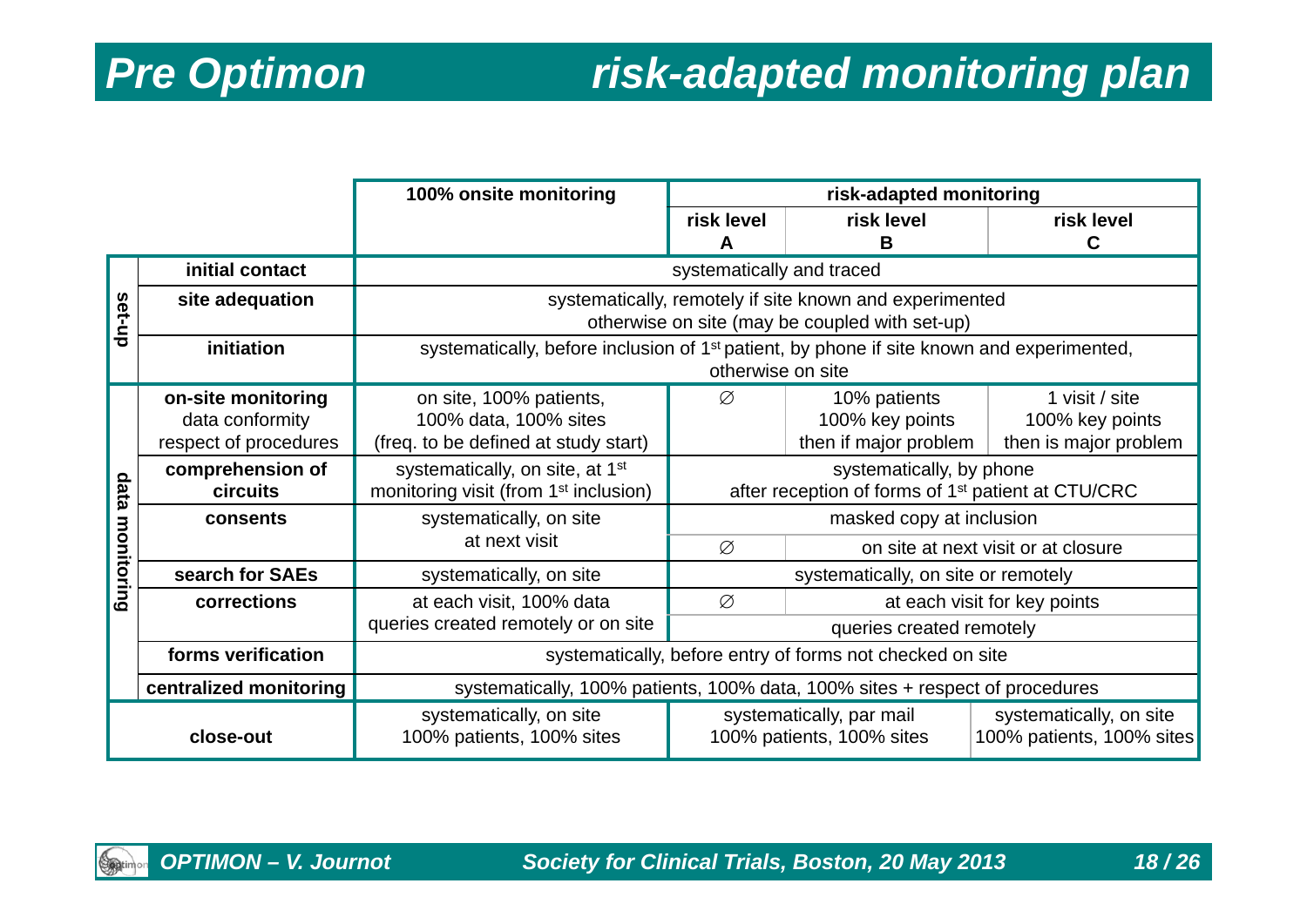| 100% onsite monitoring | risk-adapted monitoring |            |            |
|------------------------|-------------------------|------------|------------|
| $(=$ risk D)           | risk level              | risk level | risk level |
|                        |                         |            |            |

### **on-site monitoring**

| on site, 100% patients,              | Ø | 10% patients          | 1 visit / site        |
|--------------------------------------|---|-----------------------|-----------------------|
| 100% data, 100% sites                |   | 100% key points       | 100% key points       |
| (freq. to be defined at study start) |   | then if major problem | then is major problem |

key points key data, respect of procedures

key data patient's existence, consent form signature, primary outcome, main eligibility criteria, main exams and visits, main secondary outcomes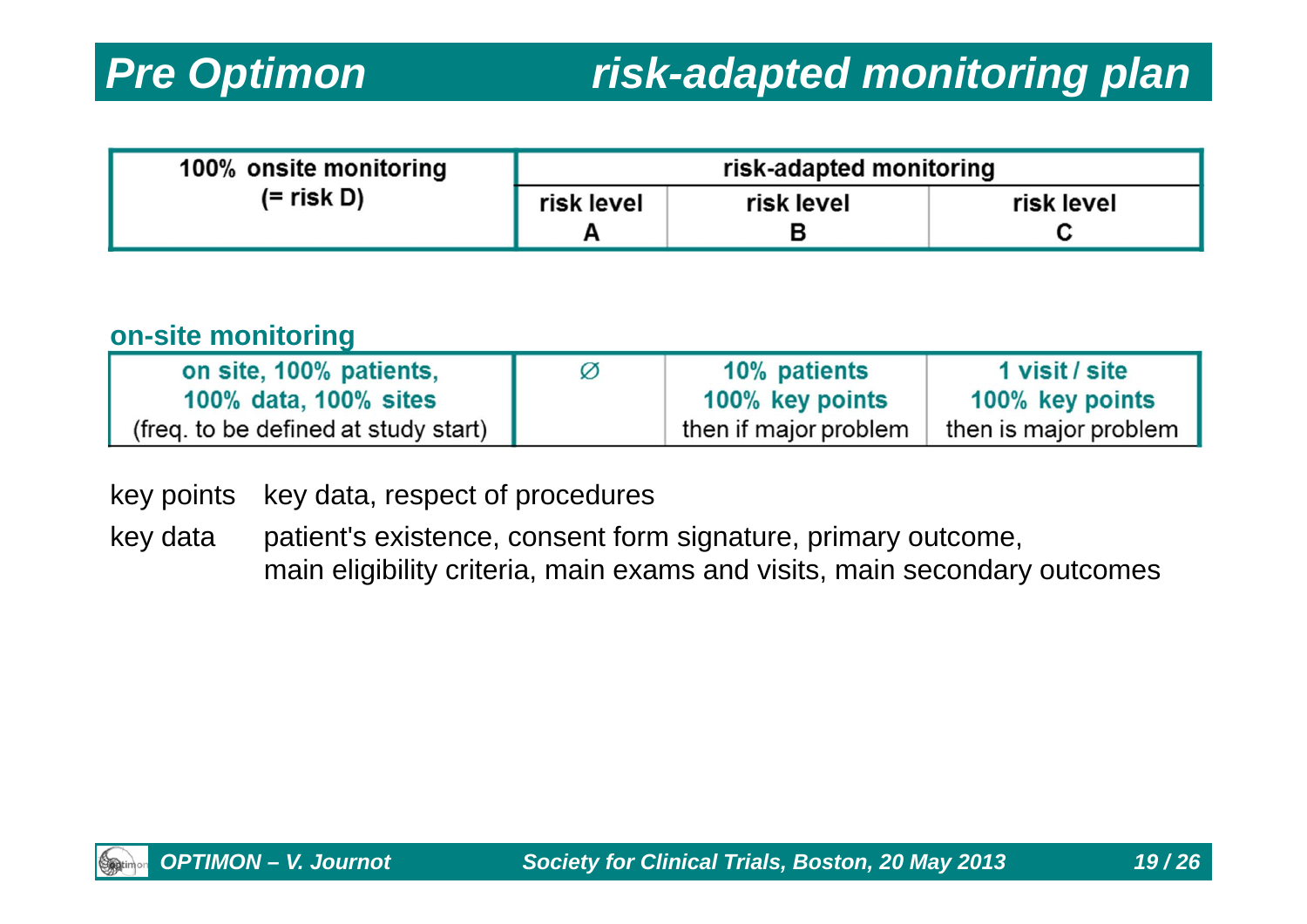| 100% onsite monitoring | risk-adapted monitoring |            |            |
|------------------------|-------------------------|------------|------------|
| $(=$ risk D)           | risk level              | risk level | risk level |
|                        |                         |            |            |

### **on-site monitoring**

| on site, 100% patients,              | Ø | 10% patients          | 1 visit / site        |
|--------------------------------------|---|-----------------------|-----------------------|
| 100% data, 100% sites                |   | 100% key points       | 100% key points       |
| (freq. to be defined at study start) |   | then if major problem | then is major problem |

key points key data, respect of procedures

key data patient's existence, consent form signature, primary outcome, main eligibility criteria, main exams and visits, main secondary outcomes

### **centralized monitoring**

systematically, 100% patients, 100% data, 100% sites + respect of procedures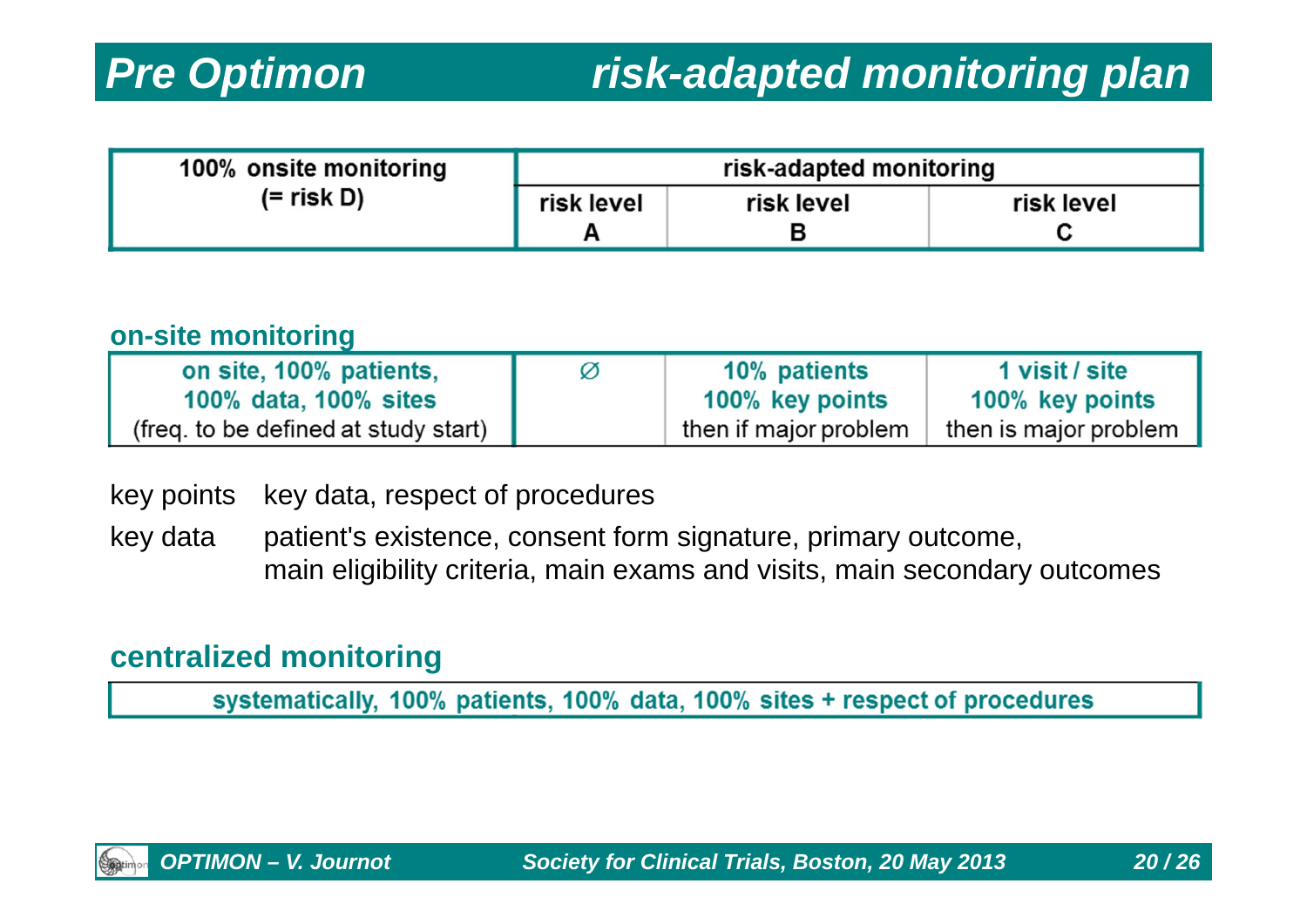# *Risk assessment in Optimon*

### **Rationale**

high inter-assessor variability observed in Pre Optimon need for risk assessment independent from sponsor  $\rightarrow$  validation committee 2 clinicians, 2 methodologists, 2 sponsor representatives independent assessment consensus search if needed $20<sup>1</sup>$ **Summary of results**  $18$ 

Fréquence

24 studies assessedinitial consensus reached for 2/3 studiessponsors tend to a higher risk level

### **collective risk assessment by trained assessors**



*OPTIMON – V. Journot Society for Clinical Trials, Boston, 20 May 2013 21 / 26*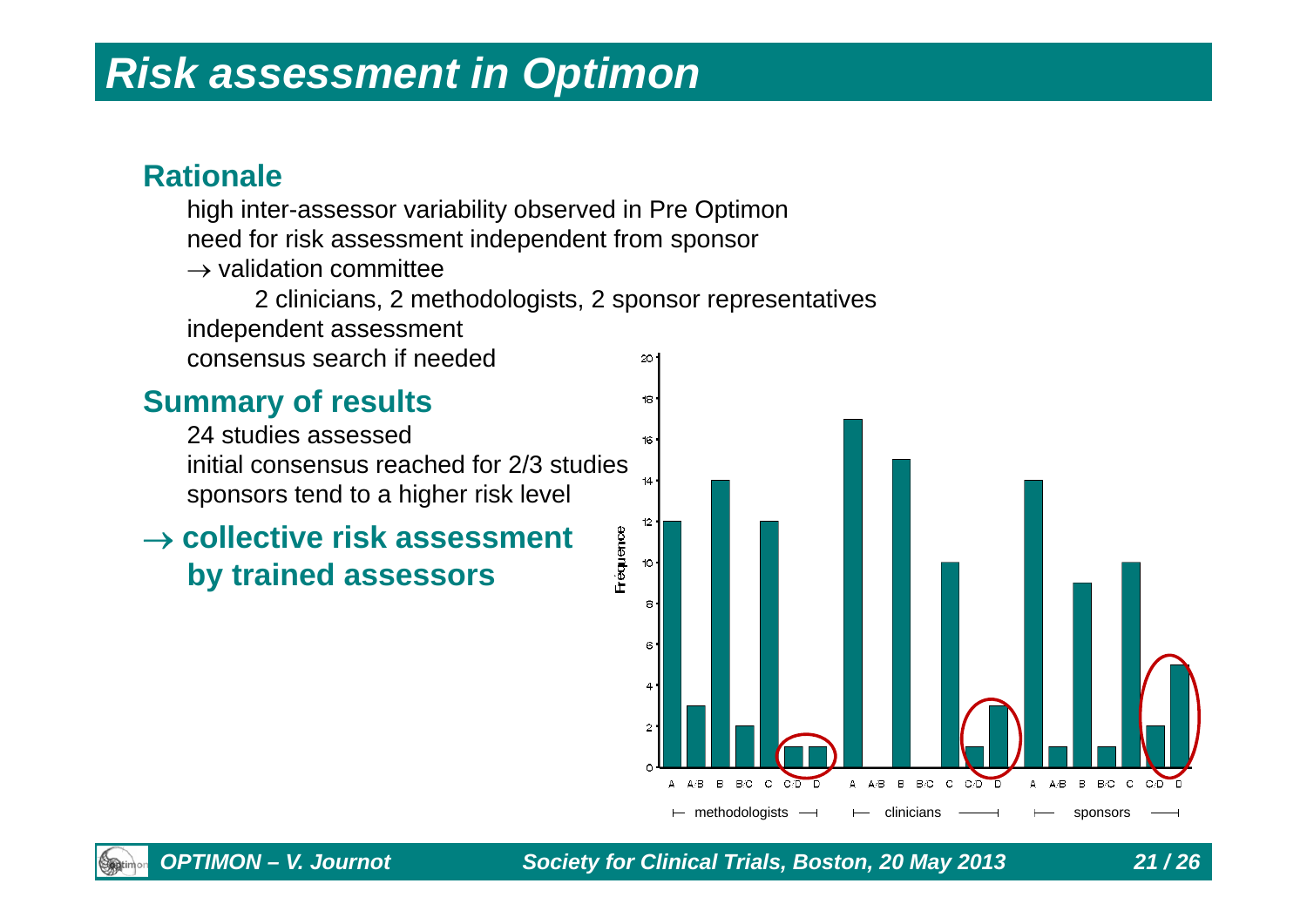## *Remote checking of consent form*

### *Clin Trials* 2013.10(3):445-55 & 446-8

| centre<br>التساعدا | patient<br>1111                      | code lettres<br>$1 - 1 - 1 - 1 - 1$                                                                     | FORMULAIRE DE CONSENTEMENT                                                                                                                                                                                                                                    | <b>ANRS TIT ESSAI</b><br><b>VERSION N°1 I DU II/II/II</b> |
|--------------------|--------------------------------------|---------------------------------------------------------------------------------------------------------|---------------------------------------------------------------------------------------------------------------------------------------------------------------------------------------------------------------------------------------------------------------|-----------------------------------------------------------|
|                    |                                      |                                                                                                         | <b>Titre long</b>                                                                                                                                                                                                                                             |                                                           |
|                    |                                      |                                                                                                         |                                                                                                                                                                                                                                                               |                                                           |
|                    |                                      |                                                                                                         | <b>ANRS III ESSAI</b><br>Version nºx.x du xx/xx/xxxx ayant reçu l'avis favorable du CPP XXX le xx/xx/xxxx                                                                                                                                                     |                                                           |
|                    |                                      |                                                                                                         |                                                                                                                                                                                                                                                               |                                                           |
|                    |                                      |                                                                                                         |                                                                                                                                                                                                                                                               |                                                           |
|                    |                                      |                                                                                                         |                                                                                                                                                                                                                                                               |                                                           |
|                    |                                      | · avoir reçu la note d'information du xx/xx/xxxx.                                                       |                                                                                                                                                                                                                                                               |                                                           |
|                    |                                      |                                                                                                         | · avoir eu la possibilité de poser toutes les questions que je souhaitais                                                                                                                                                                                     |                                                           |
|                    |                                      |                                                                                                         | potentiels et les contraintes liés à ma participation à cet essai,                                                                                                                                                                                            |                                                           |
|                    | · avoir eu un délai de réflexion.    |                                                                                                         |                                                                                                                                                                                                                                                               |                                                           |
|                    |                                      |                                                                                                         | Je comprends les contraintes (en particulier les visites plus fréquentes à l'hôpital et les prélèvements de sang) et les                                                                                                                                      |                                                           |
|                    |                                      |                                                                                                         | avantages liés à ma participation à cet essai qui durera xx mois.<br>J'ai compris que je suis libre d'interrompre ma participation à cet essai à tout moment sans avoir à expliquer pourquoi, mais                                                            |                                                           |
|                    |                                      |                                                                                                         | je ferai mon possible pour en informer mon médecin. Cela ne remettra pas en cause la qualité des soins ultérieurs.                                                                                                                                            |                                                           |
|                    |                                      |                                                                                                         | J'ai eu l'assurance que les décisions qui s'imposent pour ma santé seront prises à tout moment, conformément à l'état des                                                                                                                                     |                                                           |
|                    |                                      |                                                                                                         | connaissances sur le VIH et à l'évolution de ma propre maladie.                                                                                                                                                                                               |                                                           |
|                    |                                      |                                                                                                         | J'ai bien noté que des prélèvements de sang seront effectués pendant l'essai, congelés et conservés (de façon anonyme). Ils<br>permettront de pouvoir étudier un paramètre biologique particulier et, si je ne m'y oppose pas, ils pourront éventuellement    |                                                           |
|                    |                                      |                                                                                                         | être conservés afin de réaliser des recherches ultérieures. Dans l'hypothèse où je m'y oppose, ces prélèvements seront                                                                                                                                        |                                                           |
|                    | détruits à l'issue de l'essai.       |                                                                                                         |                                                                                                                                                                                                                                                               |                                                           |
|                    |                                      | l'autorisation de l'Afssaps le xx/xx/xxxx.                                                              | J'ai pris connaissance que cet essai a reçu l'avis favorable du Comité de Protection des Personnes XXX le xx/xx/xxxx et                                                                                                                                       |                                                           |
|                    |                                      |                                                                                                         | Le promoteur de l'essai (l'Agence nationale de recherches sur le sida et les hépatites virales (ANRS) 101 rue de Tolbiac,                                                                                                                                     |                                                           |
|                    |                                      |                                                                                                         | 75013 PARIS) a souscrit une assurance de responsabilité civile en cas de préjudice auprès de la société XXX sous le numéro                                                                                                                                    |                                                           |
|                    | xxxxx conformément à la loi.         |                                                                                                         | J'accepte que les données enregistrées à l'occasion de cet essai soient collectées, traitées et informatisées. J'ai bien compris                                                                                                                              |                                                           |
|                    |                                      |                                                                                                         | que le droit d'accès prévu par la loi modifiée du 6 janvier 1978 relative à l'informatique, aux fichiers et aux libertés s'exerce                                                                                                                             |                                                           |
|                    |                                      |                                                                                                         | à tout moment auprès du médecin qui me suit et que je pourrai exercer mon droit de rectification et d'opposition.                                                                                                                                             |                                                           |
|                    |                                      |                                                                                                         | J'accepte que seuls les médecins ou scientifiques impliqués dans le déroulement de cet essai, ainsi que le représentant des<br>Autorités de Santé, en France et à l'étranger, en particulier en Europe et aux Etats-Unis, aient accès à l'information dans le |                                                           |
|                    |                                      | respect le plus strict de la confidentialité.                                                           |                                                                                                                                                                                                                                                               |                                                           |
|                    |                                      |                                                                                                         | Mon consentement ne décharge en rien les organisateurs de l'essai de leurs responsabilités. Je conserve tous les droits                                                                                                                                       |                                                           |
|                    | garantis par la loi.                 |                                                                                                         | A l'issue de l'essai, conformément à la loi n° 2004-806 du 9 août 2004, je pourrai être informé des résultats globaux de cet                                                                                                                                  |                                                           |
|                    |                                      | essai par l'intermédiaire du médecin qui me suit.                                                       |                                                                                                                                                                                                                                                               |                                                           |
|                    |                                      |                                                                                                         | J'accepte librement de participer à cet essai dans les conditions précisées dans la note d'information.                                                                                                                                                       |                                                           |
|                    |                                      |                                                                                                         |                                                                                                                                                                                                                                                               |                                                           |
|                    |                                      | J'accepte de participer à la sous-étude XXX<br>dans les conditions précisées dans la note d'information | $\Box$ OUI $\Box$ NON $\Box$ NA                                                                                                                                                                                                                               |                                                           |
|                    |                                      |                                                                                                         |                                                                                                                                                                                                                                                               |                                                           |
|                    |                                      |                                                                                                         |                                                                                                                                                                                                                                                               | Signature du patient                                      |
|                    |                                      | J'autorise la conservation de mes prélèvements<br>de sang pour des recherches ultérieures               | $\Box$ OUI $\Box$ NON                                                                                                                                                                                                                                         |                                                           |
|                    |                                      |                                                                                                         |                                                                                                                                                                                                                                                               |                                                           |
|                    | Le - the band band bandwide dark     |                                                                                                         |                                                                                                                                                                                                                                                               |                                                           |
|                    |                                      |                                                                                                         |                                                                                                                                                                                                                                                               |                                                           |
|                    |                                      |                                                                                                         | certifie avoir communiqué toute information utile concernant cet essai. Je m'engage à faire respecter les termes de ce                                                                                                                                        |                                                           |
|                    |                                      |                                                                                                         | consentement, conciliant le respect des droits et des libertés individuelles et les exigences d'un travail scientifique.                                                                                                                                      |                                                           |
|                    |                                      |                                                                                                         |                                                                                                                                                                                                                                                               |                                                           |
|                    | Le <sub>baba</sub> t babat bababatad |                                                                                                         |                                                                                                                                                                                                                                                               | Signature du médecin                                      |
| Ecrire :           |                                      |                                                                                                         |                                                                                                                                                                                                                                                               |                                                           |
|                    |                                      |                                                                                                         |                                                                                                                                                                                                                                                               |                                                           |
|                    |                                      |                                                                                                         |                                                                                                                                                                                                                                                               |                                                           |
|                    |                                      |                                                                                                         |                                                                                                                                                                                                                                                               |                                                           |
|                    |                                      |                                                                                                         |                                                                                                                                                                                                                                                               |                                                           |
|                    |                                      |                                                                                                         | Page 1 sur 4                                                                                                                                                                                                                                                  |                                                           |

## **original**

**Septimon**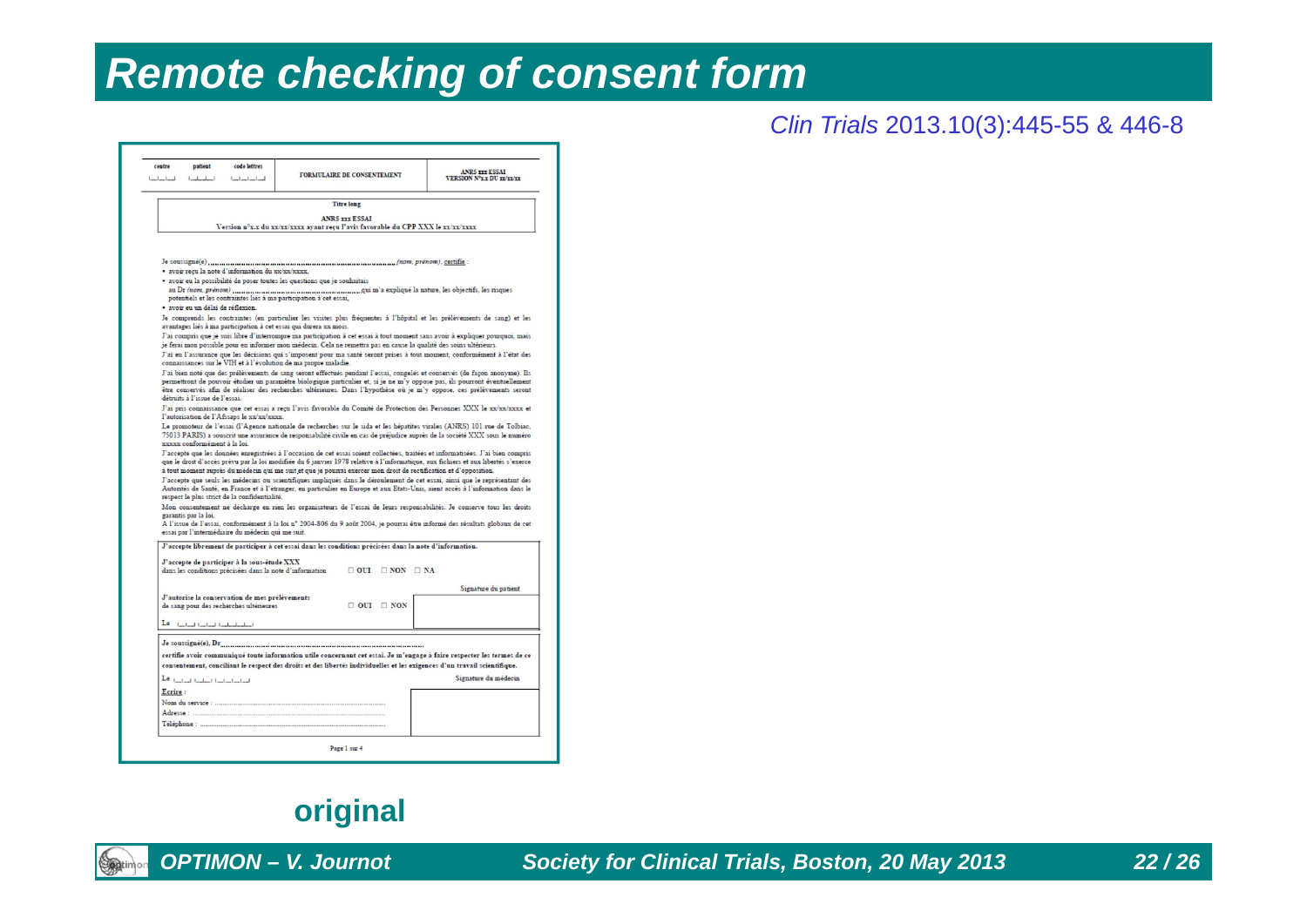## *Remote checking of consent form*



### *Clin Trials* 2013.10(3):445-55 & 446-8

**Septimon** 

*OPTIMON – V. Journot Society for Clinical Trials, Boston, 20 May 2013 23 / 26*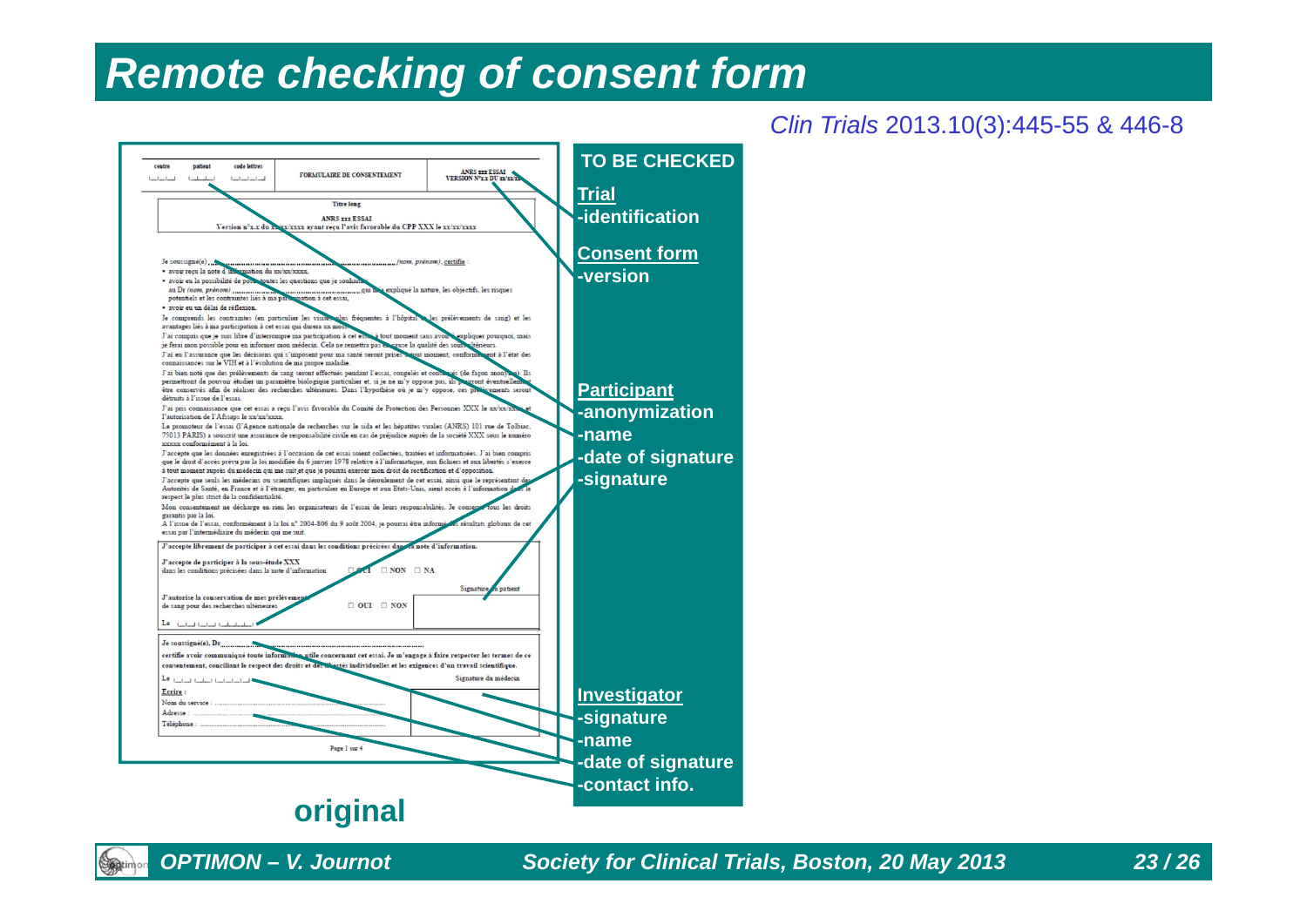## *Remote checking of consent form*

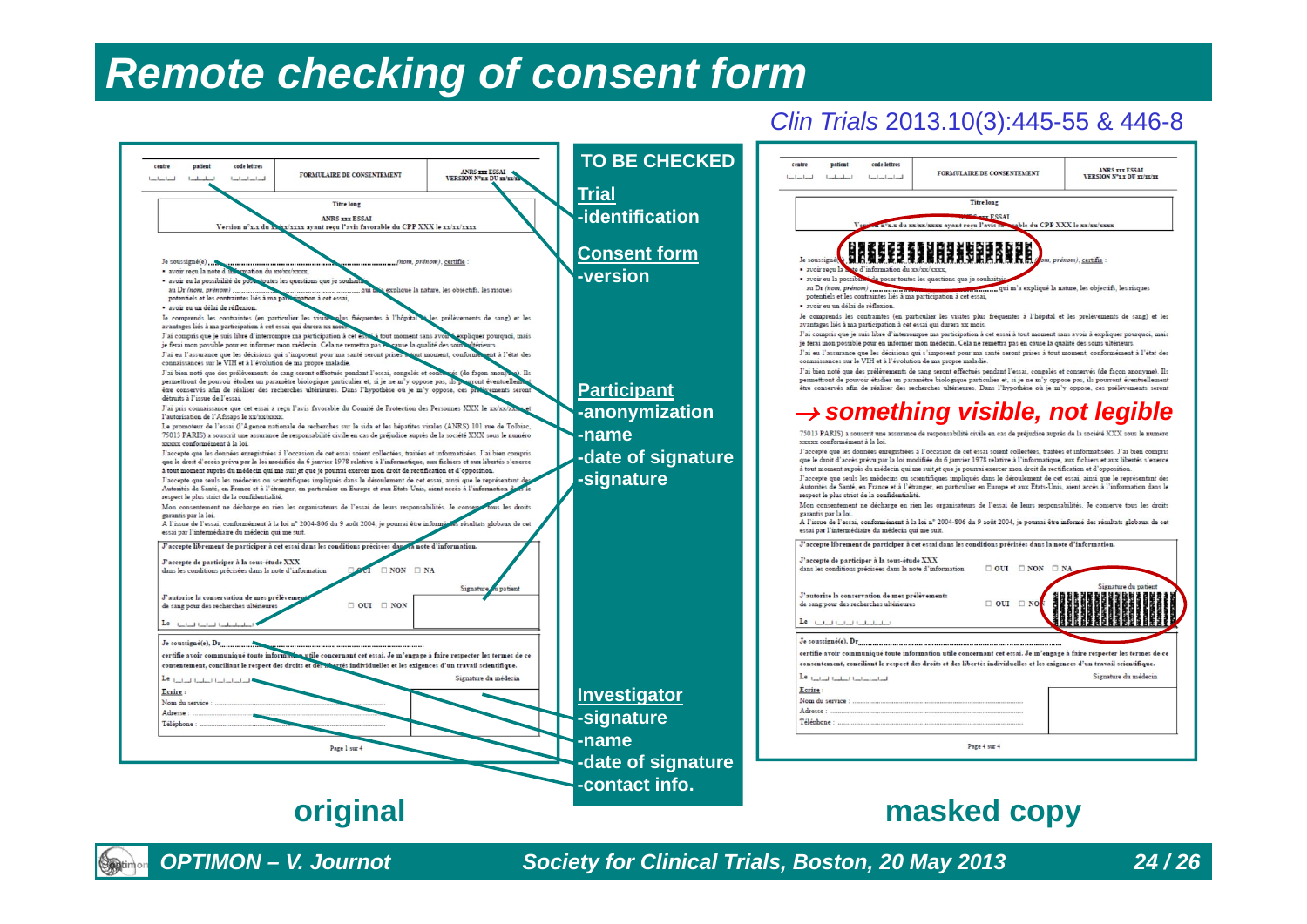# *Optimon in the regulation changing context*

## **Limits**

guesstimated sample size and power risk for participant only / one-for-all strategy  $\approx$  outdated

## **Strengths**

randomized clinical trial high level of evidence only 2 such trials: Optimon and Adamon risk for participant only = minimal level of monitoring one-for-all strategy  $\rightarrow$  proof of concept movement for development of the approach ECRIN, OECD, FDA, EMA, EC  $\rightarrow$  (drug) trials Optimon  $\rightarrow$  any study design or phase